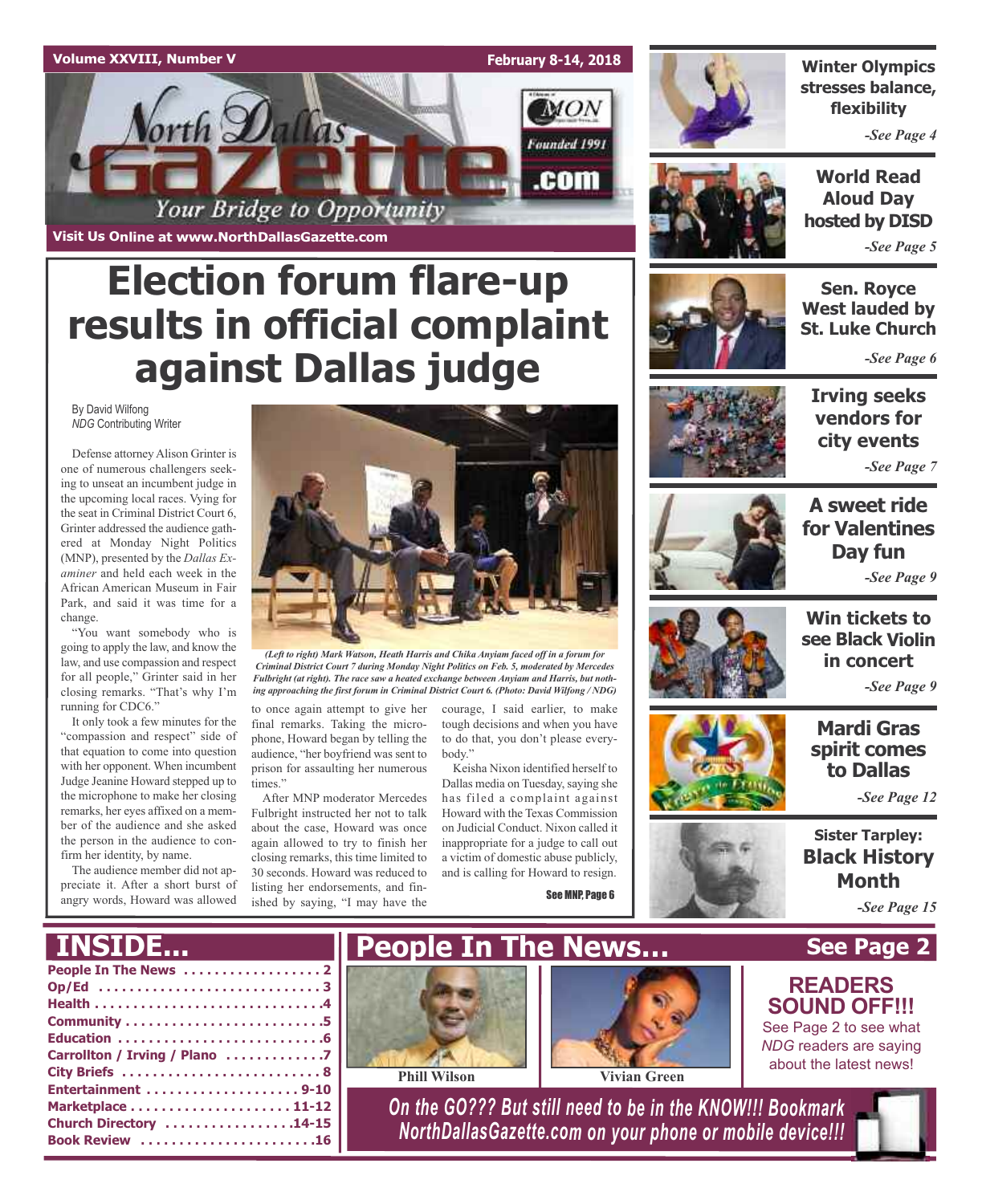### **People in the News www.NorthDallasGazette.com**

## **Phill Wilson**

By Freddie Allen NNPA Editor-in-Chief

As part of a new strategic plan to prepare for the next generation of Black HIV/AIDS response, the Black AIDS Institute announced several organizational changes, including the retirement of long-time president and CEO, Phill Wilson.

Wilson launched the Black AIDS Institute in 1999 with a clear mantra ("Our People, Our Problem, Our Solution") and mission, "to stop the AIDS pandemic in Black communities by engaging and mobilizing

## **Vivian Green**

Celebrating 50 years, The Warren Center – a nonprofit agency providing professional evaluations, therapy services and support to children with developmental delays and disabilities – presents its annual Art of Music Gala at 7 p.m., Saturday, Feb. 10, at the South Side Ballroom, 1135 S. Lamar St., Dallas, TX 75215. The evening is a festive night packed with musical performances, stunning visuals, food and drink, and topped with headliner, rhythm and blues superstar



Black leaders, institutions and individuals in efforts to confront HIV from a uniquely and unapologetically Black point of view.

"In order for a movement to endure, there must be a plan for the future," said

> age of five. By the age of 17, she had recorded with music group Boyz II Men and received her first professional songwriting credit on the song "Dear God." Green went on to work with artists such as Jill Scott and G r a m m y - n o m i n a t e d singer/songwriter Eric Roberson.

Wilson, in a statement. "Stepping down as the President and CEO of the Institute, where I have had the privilege of serving for the last 19 years, is bittersweet for me. I have been involved in this fight for almost my

The statement continued: "In 1983, when I started doing this work, none of us could have imagined this mysterious new disease, first identified at U.C.L.A. Medical Center, would become the defining health issue of our generation. We are at a turning point. Are we are going to build on the remarkable advances we have made over the last decade and continue to push

entire adult life."

She made her film debut in the Oscar-nominated biopic "De Lovely," portraying a jazz singer performing the classic "Love for Sale." She appeared in the TV series "American Dreams" as Brenda Holloway, singing "Every Little

forward and finally end of the HIV/AIDS epidemic or are we going to go back to the dark days of despair and death?"

In the statement Wilson said that the Institute is committed to doing everything in its power to end the HIV/AIDS epidemic, especially in Black communities.

"The time is right. The organization has the infrastructure and capacity to do the changes set forth by the Board to prepare for a new generation of capacity building, advocacy, mobilization and service delivery," said Wilson. "I am very proud of the work we have done over the last 19 years and of the organiza-

Bit Hurts." Green wrote the songs for playwright/filmmaker David. E. Talbert's stage play "Love in the Nick of Thyme." She is featured on Cyndi Lauper's album "The Body Acoustic" and the late Guru's "Jazzmatazz Vol. 4." She was featured on "Soundtrack to a Revolution," a compilation of spiritual songs featuring artists like Anthony Hamilton, John Legend, The Roots and Mary Mary. Most recently she collaborated with jazz pianist Brian Culbertson for his album "Dreams" and produced the top-10 adult contemporary hit "Still

tion's commitment to new leadership. That commitment is more important now than ever before."

Pursuing new executive leadership is a part of a larger effort on the part of the Institute to prepare for the next generation of HIV/AIDS response in Black communities.

**Ahead of the Curve**

From the African American HIV University (AAHU) and Black TreatmentAdvocates Network, to the ground-breaking State of AIDS in Black America reports and acknowledgements of Black excellence at the annual Heroes in The Struggle Awards Gala, the Institute has been relentless

Here."

munities. The organization enlisted Traditional Black Institutions, such as the NAACP,

in its focus on Black com-

Black fraternities and sororities, Black journalists in mainstream media and Black-owned publications, and others, to commit to raising awareness, fighting stigma, increasing HIV/AIDS literacy and mobilizing Black people. It launched the Black Hollywood Task Force on HIV, currently co-chaired by Jussie Smollett, star of the FOX musical drama "Empire," and veteran actress and humanitarian Vanessa

#### See WILSON, Page 14

Today Green is an advocate for children with special needs and has created her own PSA campaign, which accompanied the release of her fifth album, "Vivid." The vision behind her #IamDifferentIamHuman campaign is to fight for the rights of special needs children nationwide, an issue that has personally touched her life.

Called "the most talented Dallas gala," four musical artists have been selected to compose an original work inspired by "Wonderland."

Family Cases **• Divorce / Annulment • Child Support / Paternity • Custody Modification • Restraining Order • Protective Order • Name Change / Adoption • Domestic Violence**

Easy Payment Plans

\_\_\_\_\_\_\_\_\_\_\_\_\_

#### See GREEN, Page 8

## **NDG Readers Sound Off...**

### **Community Water Fluoridation? Yes, and Here's Why**

Some still mistakenly cling to the disproved belief that fluoride helps CHILDREN'S teeth as they form. That hypothesis was thoroughly disproved a quarter-century ago.

It is important to ask exactly why should an ADULT be sentenced to take this poisonous chemical, fluoride, in every glass of water every day of life?

Fluoridation results in slow poisoning over a lifetime which causes premature aging, thyroid damage, dental fluorosis, lowered IQ, ADHD, brittle bones

(broken hips & arthritis), kidney damage, cancer and other health dangers.

Vivian Green is a critically acclaimed R&B singer from Philadelphia. A musical prodigy, Green began her career in music at the

Vivian Green.

Read this excellent book, "The Case Against Fluoride" authored by three scientists, one an M.D. It contains over 1200 scientific references, over 80 pages.

The whole world is aware of the fluoridation scheme. While 74% of the U.S. is forced to drink fluoridated water, only 5% of the world and only 3% of Europe fluoridate their water. China and Japan have rejected it many years ago.

*-- jwillie6*

This writer is grossly decay

fluoridation. The independent, impartial and respected UK Cochrane group of researchers reported, after reviewing all available fluoridation studies, that they could not find any quality evidence to prove fluoridation changes the "existing differences in tooth decay across socioeconomic groups." Neither could they find valid evidence that fluoride reduces adults' cavity

rates nor that fluoridation cessation increases tooth

cavities in children (2 primary teeth or 1 permanent tooth over their lifetimes). toothpaste and sealants.

Who benefits from adding hydrofluorosalisic acid toxic waste neurotoxin (fluoride) to our drinking water?

ONLY those who get paid to promote the illegal practice.

See COMMENTS, Page 3

Children with disabilities are near and dear to Green. In 2004, Green gave birth to her son Jordan, who was born with an undiagnosed syndrome.As he grew older, he had to undergo multiple surgeries, which led her to take a hiatus from releasing albums and focus her time and attention to the care of her child. Her strength and resilience pushed her to continue making music through this difficult time.

"Being Jordan's mom is my life, and I wouldn't have it any other way," said Green.

> Criminal Defense **• DWI / Suspended License • WARRANTS Removed ¥ • 24 Hour Jail Release ¥ • Occupational license, felonies**

**• Protective Order • Misdeamenor/Felonies ¥**

misinformed. In all due respect, her job description includes protecting and promoting fluoridation. Politics, not science, rules Fluoridation may reduce

But Cochrane cautions these studies have "high risk of bias" and were mostly done before preventive measures were widespread, e.g. fluoridated

*-- nyscof*

214-638-5 Law Offices Of Vincent Ndukwe

**Not Ce rtified by the Te x a s Boa rd of Lega l Spe c ia l i za tion** ¥ If you qualify. \*Fees quoted above are minimum down payment needed to begin processing your case.

2730 N. Stemmons Frwy, Suite 409 • Dallas, TX 75207

*817-277-0196 (Metro)*

\$69\* DIVORCE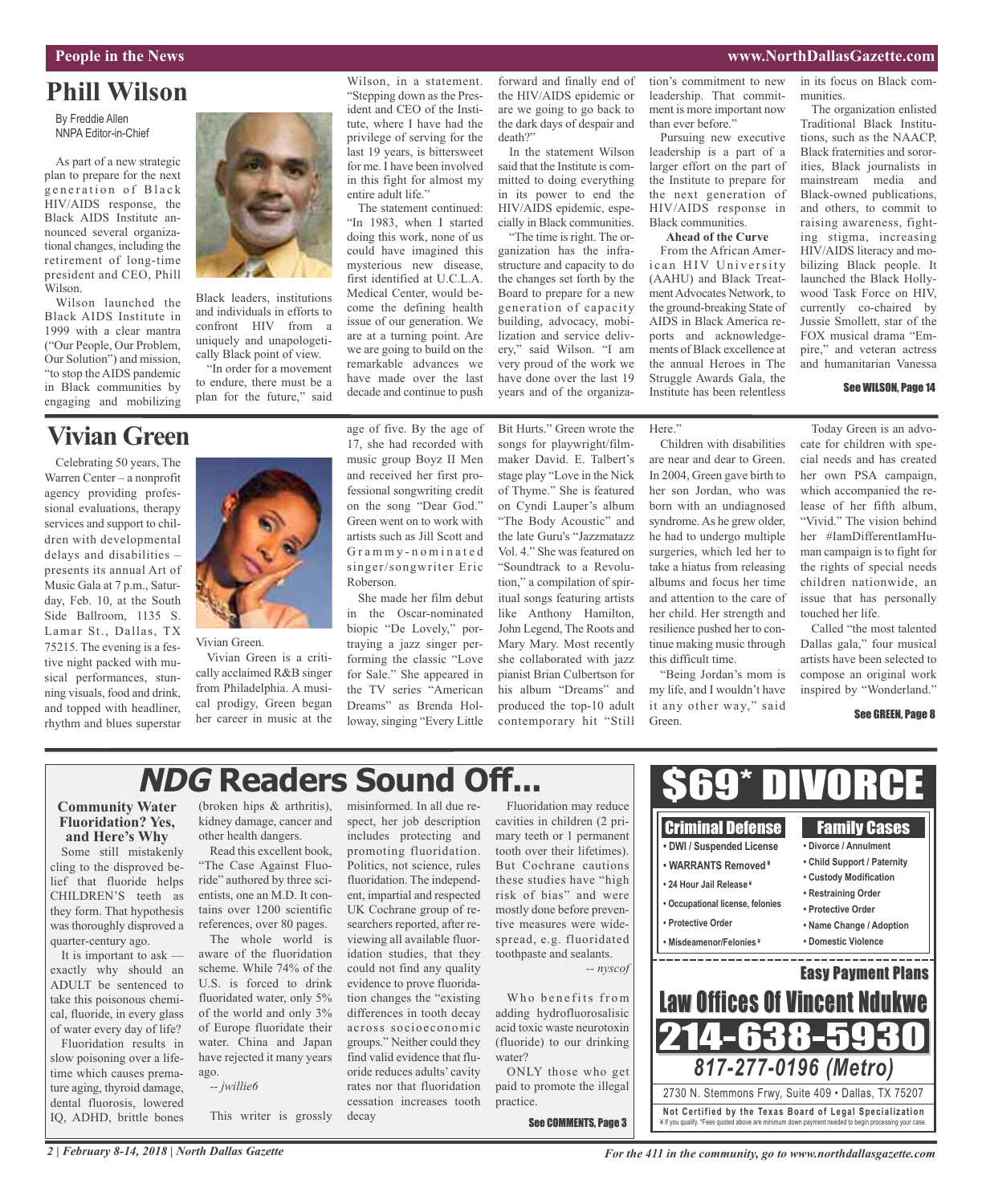### **www.NorthDallasGazette.com Op-Ed**



### in her paper for the Univer-**2018: Year of the Black Woman**

By Monica Simpson Executive Director **SisterSong** 

(NNPA) There is a reckoning afoot in this country. On one side, Trump has emboldened and embodied a virulent and reckless hate that targets women, Black people, and immigrants (among many others). Each day brings a new outrage. On the other side, #MeToo has followed #BlackLives-Matter as a hashtag-turnedmovement, led by courageous truth-tellers who are sick and tired of a violent and largely ignored status quo. The conversation about race and gender in this country has broken open, and now we must all contend with the truth of who we are as a nation.

While this may feel like scary and unfamiliar territory to some, in reality, the U.S. is just catching up to an understanding and analysis that Black women in this country have had for a long time. Black women have never had the luxury of ignorance—not to police violence, not to the rampant sexual harassment and assault that women experience at home, school, and work. In 2018, we should look to the work of Black women to see the path forward for a troubled and divided nation. In a way, Black women scholars and organizers have left breadcrumbs for us to follow to liberation, if we'll only pay attention.

In 1989, legal scholar Kimberlé Crenshaw coined the term "intersectionality"

sity of Chicago Legal Forum to explain how Black women's oppression on the basis of gender combined with oppression on the basis of race to create something altogether new, an experience of discrimination did not match what either white women or Black men experience. This concept would lay the groundwork for social justice organizing that now spans the globe, and provided a vocabulary for something Black women experience on a daily basis. While intersectionality risks dilution as an increasingly popular buzzword, the analysis it provides is a crucial tool to cut through the noise and understand the Trump administration's policies and their impact on different communities.

Take for instance the recent Jane Doe case, and similar cases, of the Trump administration blocking young immigrant women from getting reproductive healthcare. The mistreatment of the "Janes" (as they've come to be called) at the hands of the Trump administration targets them both as women and as immigrants, and the two identities cannot be pulled apart. "Intersectionality" provides an analysis that explains why their treatment is so much more extreme, and its impact so severe.

Just five years after Crenshaw's groundbreaking work, the reproductive justice movement was founded by Black women who, like Crenshaw, saw that their perspectives and experiences were being, once again, left out of the equation. Reproductive justice brought intersectionality and a global human rights framework together with a nuanced understanding of U.S. policies of reproductive coercion. The founding mothers of reproductive justice rejected White feminism's focus on the birth control and the legality of abortion as too narrow, and described a vision for a world, where we can all prevent pregnancy if we want to, end a pregnancy if we need to, and have and raise children in healthy environments and without fear of violence.

Reproductive justice broadened the lens of abortion rights to include lowincome women and women of color "and" broadened the entire conversation to recognize the ways in which U.S. policies denied m o therhood to some women even while forcing it on others against their will.

This framework is crucial to connect the dots among Trump's reproductive policies. Trump wants to make birth control unaffordable, push abortion out of reach, and punish women for having children. What seems inconsistent on the surface is, in fact, all part of one agenda to coerce and control a woman's decisions about pregnancy, childbirth, and parenting.

When Trump was first elected, Black women were the least surprised. We saw Trump coming from a mile away and we already knew how deep this country's anti-woman and anti-Black sentiment ran. Now, more than a year later, the work of Black women will help us understand and combat Trump's agenda, with Black women leading the fight.

Let 2018 be the year of the Black woman.

Let 2018 be the year Black women's brilliance, leadership, and analysis are heeded at last. Let 2018 mark the beginning of a new era of listening to, respecting, and trusting Black women. Just stop for a moment and imagine what might happen, if we actually made those words a reality.

The day after the Alabama Senate race, the hashtag #TrustBlackWomen was all over social media. And yes, we should trust Black women voters, because they've kept us from the brink many times. But Black women's wisdom and contributions have so much more to teach us all—and we're going to need to understand that if we hope to keep Trump from dragging us backward.

Like many other Black women across the country, I was standing up in my living room cheering and clapping my hands as I watched Oprah deliver her passionate speech at the Golden Globes. The next day the media went wild with hopes for and critiques of a theoretical run for president but they missed the point. While the thought of it made me smile, what I saw was an invitation.

## **COMMENTS,** continued from Page <sup>2</sup>

Beth Stewart is the Executive Director of Texas Oral Health Coalition, Inc. *-- Joe*

**Sister Tarpley: Let us not forget, Dr. Martin L. King, Jr. (Part Two)** Thank you again Sister Tarpley.

I did not know some as-

pects of MLK's history. And King's classic quote holds so true... "Injustice anywhere is a threat to justice everywhere." ― Martin Luther King Jr. *--TomT*

**To share your opinion visit NorthDallasGazette.com**



For the 411 in the community, go to www.northdallasgazette.com February 8-14, 2018 | North Dallas Gazette | 3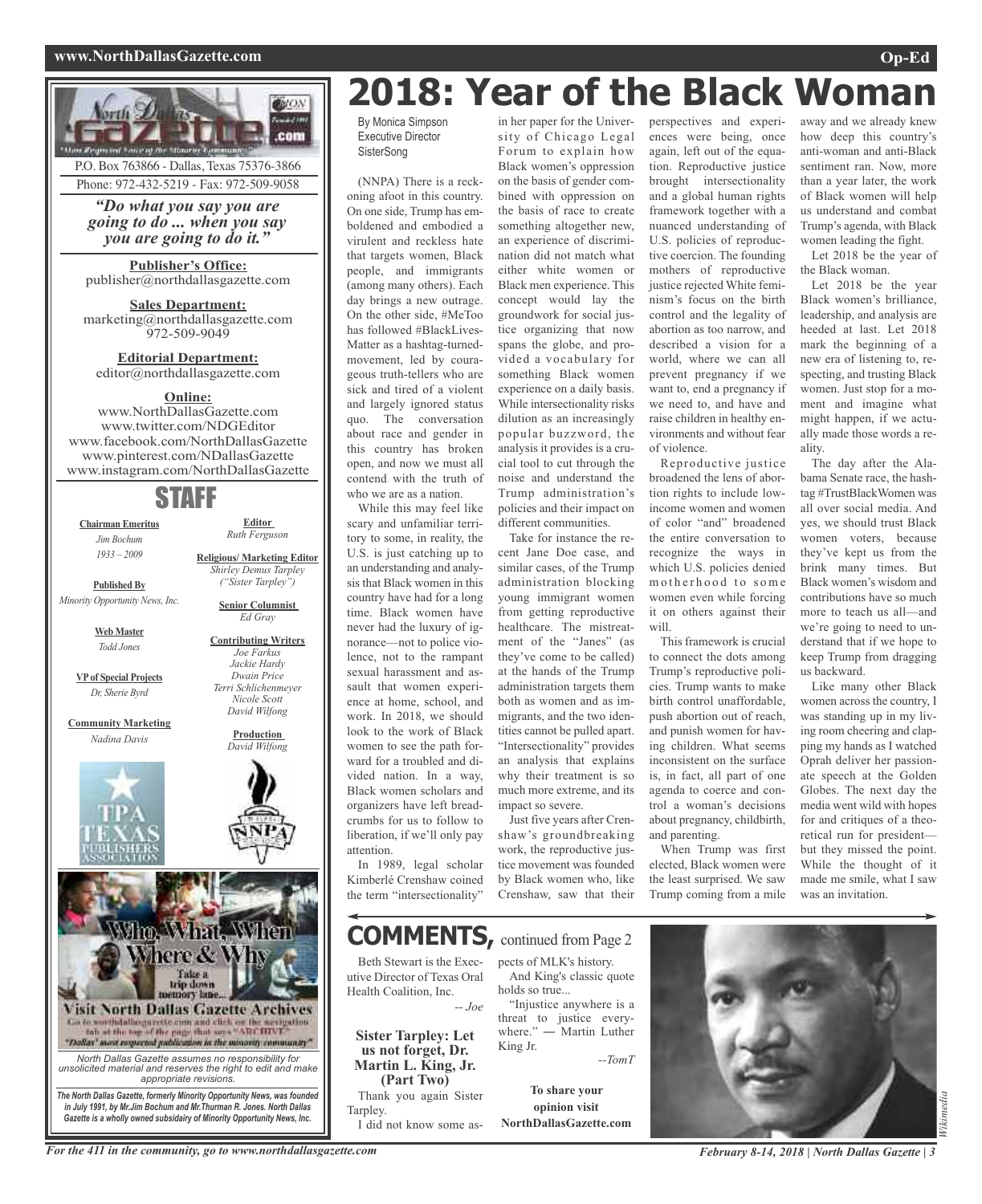### **Health www.NorthDallasGazette.com**

## **Winter Olympics events highlight the importance of balance and flexibility, says Dallas physical therapist**

*{*

*UEEN*

As millions marvel at the world's top competitors performing athletic feats on cold, wet and slippery surfaces during this month's 2018 Winter Olympics, Dallas physical therapist Alan Thompson sees an ideal educational opportunity for local athletes and fitness-minded people.

While we watch Alpine skiers speed through difficult downhill courses and figure skaters bound balletically across the ice, Thompson sees performances that vividly highlight the importance of two oft-overlooked elements of good fitness and training routines: of balance and flexibility.

"When we work to prepare our bodies for a certain activity, orsimply for the rigors of living an active lifestyle, we shouldn't only be focusing on strength and cardio fitness," said Thompson, clinic manager of Southwest Sports & Spine, part of Vista Rehab Partners, a network of 17 physical therapy clinics in the Dallas-Fort Worth Metro-



plex. "It's a good start, but if your balance and flexibility are below par, performance will be limited and the body will be more susceptible to injury."

Few things highlight this more than winter sports and activities, such as those featured during the Winter Olympics.

"Winter sports provide the

ultimate challenge to balance and flexibility," said Thompson. "Both balance and flexibility work together to keep these athletes upright while they adapt to new terrain, changes in position, etc. The importance of this is obvious on snow and ice, of course, but the same concept applies in everyday life."

Whether your personal

goalsinclude competing better athletically, getting outdoors more for hiking, cycling or (yes) skiing, or simply feeling safer and more confident playing in the backyard with the kids, good balance and flexibility are key, Thompson added.

To help improve balance and flexibility in your life, Thompson offers some simple recommendations: **Take an Exercise Class:** *YUNA } / Flickr*

Yoga, Pilates, step classes ... they all strive to strengthen your core muscle groups, which are essential in achieving good balance. Plus, these classes often complement in- $\approx$  door cardio and resistance training – training that may do little to help with your balance.

**Stretch Every Day:** Take 10 to 15 minutes each day to stretch, either in the morning or just before bed. A stretch right before an activity will do little to help you out unless you've worked to establish a higher level of flexibility over the long term.

**Perform Single-Leg Bal-**

significantly reduce its symptoms among those who had recently received influenza vaccine as com-

## **Get a flu shot, now. There is still time, says AMAC**

WASHINGTON - Senior citizen advocate Dan Weber has issued a call for the elderly, in particular, to get a flu shot if they haven't done so already. He says it is not too late. The flu season began earlier than usual this year and is expected to last for months.

"There's still time and, as the saying goes, better late than never. It could save lives. Seniors, especially those 65 years of age or older, are at greater risk of complications from influenza because their immune systems grow weaker with age," according to Weber, who is president of the Association of Mature American Citizens [AMAC].

A worldwide flu pandemic occurred it 1918- 1919, leaving between 50 and 100 million people dead- three percent of the world's population at the time, historian Dan Jones noted in a recent article.

There was no vaccine at that time.

No one can predict how long the flu season will last this time around. But, we have vaccines to help significantly reduce the number of people who can become infected with the influenza virus. In fact, even if you get the flu after being vaccinated, the shot will

See FLU, Page 5

## Introducing a new way to meet, work & play!

The Economic Empowerment Center is the perfect place for your next trade show, conference or private party!



**ance Exercises:** Get your body accustomed to relying on one side at a time.

Practice standing on one leg while tilting your body

forward, back and sideways. Place your hand on a wall, countertop or piece of furniture if you need help balancing.



inquiries1909@gmnil.com

## **Norm Katz, CPA**

Why use a non-professional when you can hire a professional for the same price?

Special Offer: 50% OFF your tax preparation fee before March 1, 2018. CALL 808.888.9941



4 | February 8-14, 2018 | North Dallas Gazette | Community, go to www.northdallasgazette.com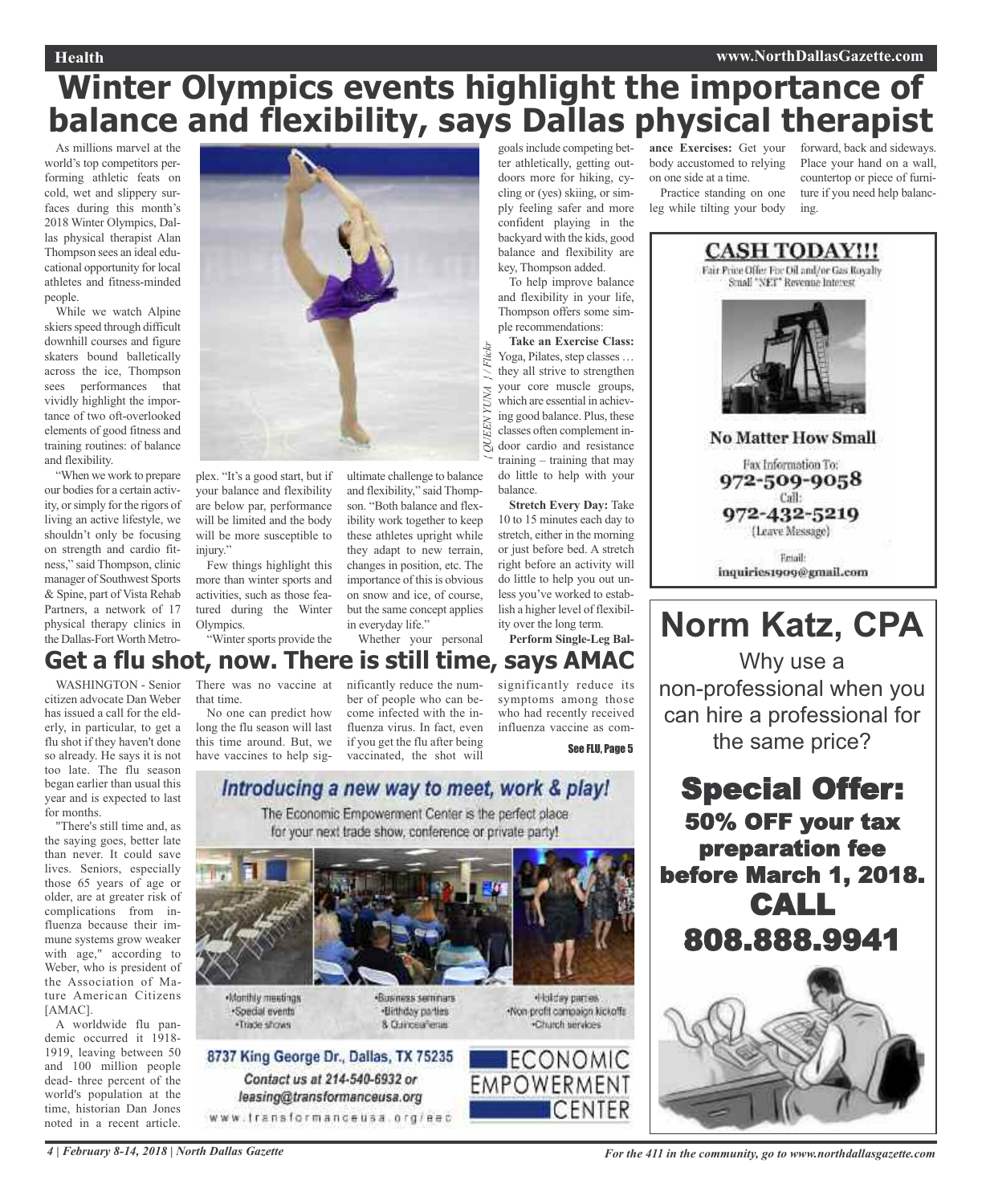### **www.NorthDallasGazette.com**

## **Federal HBCU Student Symposium presented online Feb. 28**

In observance of Black History Month, The U.S. Office of Personnel Management has partnered with Blacks In Government to present the Federal HBCU Student Symposium. The Symposium will take place Feb. 27 from 8 a.m. to 12:30 p.m.

The purpose of this event is to offer training for students attending HBCU colleges and

universities that are interested in learning about the Federal application process and opportunities available for students and recent graduates. Areas of focus will include:

Pathways Programs – Recruiting and Hiring Students and Recent Graduates into Federal Careers

This presentation introduces the audience to the Pathways Programs (Intern-

ships, Recent Graduates and Presidential Management Fellows(PMF)). Information presented covers what each program offers to the job seeker, the basic requirements and employment potential after each program is complete.

**Federal Résumé Writing** This workshop is designed to provide participants with a better understanding of how

to write an effective Federal resume and give a quick overview of the resume builder on USAJOBS. This workshop will also cover the interview process in the Federal Government. It explains the types of interviews (structured/unstructured), different delivery methods, types of common questions, responding utilizing the S.T.A.R (Situation/Task, Action, Result)

courage them to read more often. He said a way to boost reading time is to pick up a book for the same amount of

**CONTEST** 

method and how to prepare for an interview. This session will include a demonstration of how to formulate a Federal résumé using the information In a Job Opportunity Announcement.

#### **Interviewing Techniques**

This presentation introduces the audience to the interview process within the Federal government. It explains the types of interviews

time a student plays a video game or watches TV.

Shaun Smith, whose eight-year NFL career in-

(structured/unstructured), different delivery methods, types of common questions, responding utilizing the S.T.A.R (Situation/Task, Action, Result) method and how to also prepare for an interview.

Students are invited to use the following link to access this event: https://opm.adobeconnect.com/pathwaysprogramshbcu.

cluded stints at the Arizona Cardinals, New Orleans

See READ, Page 9

## **Dallas ISD Botello Elementary celebrates World Read Aloud Day**

*Courtesy*

*photo*

Former NFL football player Langston Moore joked with students at Felix G. Botello Elementary School that the league's initials stand for "Not For Long."

Moore played for 10 years in the NFL, for the Cincinnati Bengals,Arizona Cardinals and Detroit Lions. The point he aimed to make was that athletes must have a career plan for after their relatively short professional sports careers end. He said one way to do that is to read as many books as possible, which boosts speaking and writing skills – tools that can



lead to many ways to succeed.

"The more books you read, the more opportunities for you to get stronger," Moore said. "The brain is probably the most important muscle in your body.'

Moore read his book, #JustaChicken, to the students to celebrate World Read Aloud Day and en-

### **The Original Pancake House DFW initiates recycling for the Future Cell Phone Collection Program**

The Original Pancake House DFW (OPH-DFW) is committed to providing future generations a better, cleaner environment. In working to achieve this goal, they have launched a program, Recycling for the Future, to collect old cell phones. In addition to working to decrease the environmental impact, OPH-DFW will use the proceeds from the recycling to help support local homeless shelters.

OPH-DFW is encouraging community members to participate in the Recycling for the Future program by offering participants up to three \$10 gift certificates. Guests may visit any of OPH-DFW's eight locations within the DFWMetroplex to exchange their old cell phones for OPH-DFW gift certificates.

"At OPH-DFW we recognize our responsibility to leave our children and grandchildren an environment in which they can thrive. The Recycling for the Future program provides a win-win opportunity as we are able to use the proceeds to assist those that need a helping hand in our local community," stated Jonathan Seyoum Co-Owner of OPH-DFW.

### **FLU,** continued from Page <sup>4</sup>

pared to those who had not, stetrics and Gynecology at says American Society for Microbiology. Symptoms include fever, cough, sore throat, runny or stuffy nose, body aches, headache, chills and fatigue.

Dr. Andrea Chisholm is an OB/GYN at the Cambridge Health Alliance and a Clinical Instructor of Ob-

Harvard Medical School. She says that the risks associated with the flu far outweigh the risks of not getting vaccinated, even among pregnant women.

Dr. Chisholm says "getting vaccinated against the flu during pregnancy has benefits for your baby as well. Newborns, like pregnant women, are more likely to get seriously ill or even die if they get the flu.

Your baby can't get a flu shot until 6 months of age. However, if you get the flu vaccine during pregnancy you will pass antibodies to your baby that will protect him or her from the flu in the first few months of life."



**Community**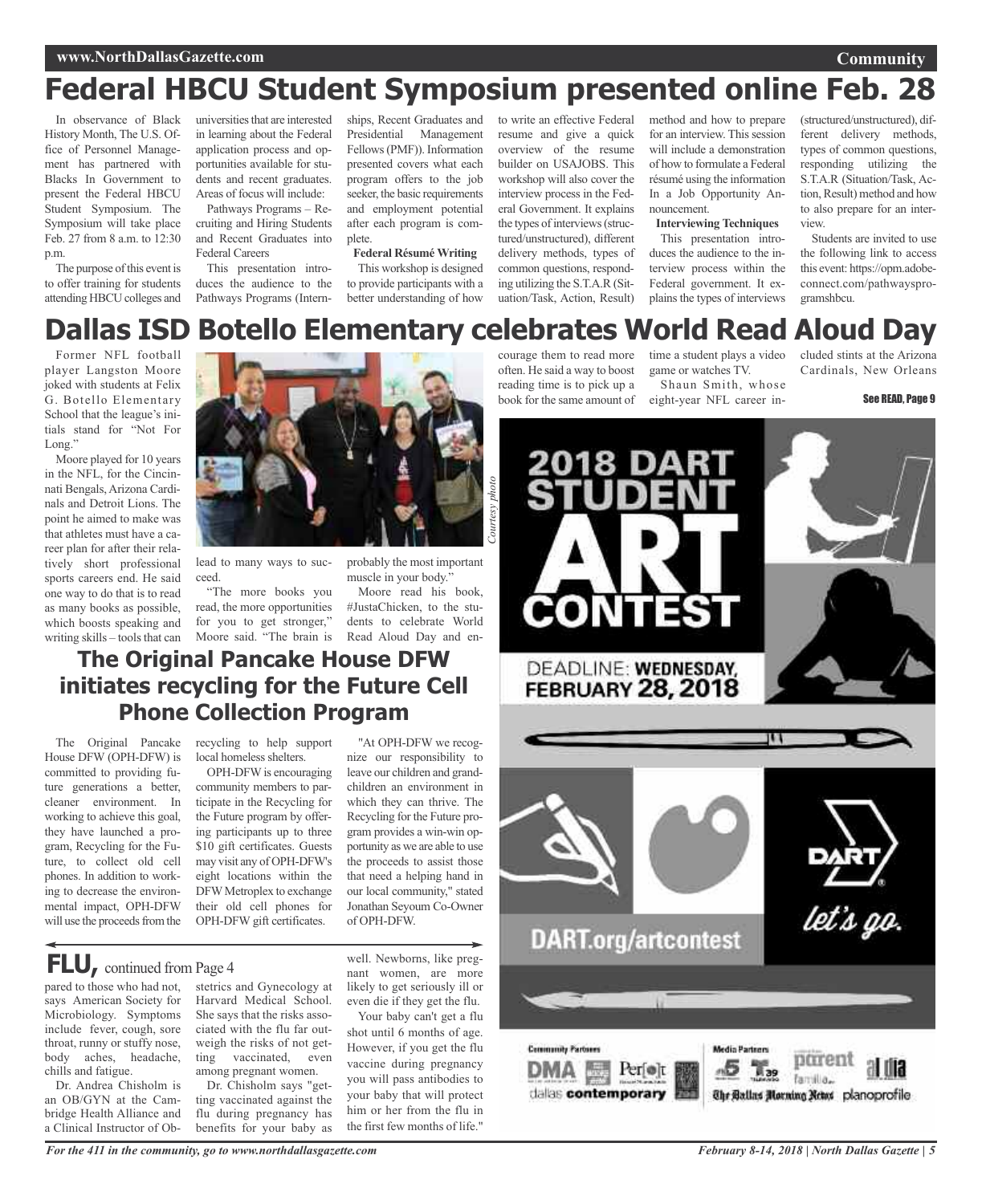## **State Senator Royce West to be honored at Paul Quinn College**

Texas State Senator Royce West will be honored with the James C. Belt Jr. Lifetime Achievement Award by the United Methodist Men of St. Luke "Community" United Methodist Church at the organization's 2018 Honors Brunch. The presentation event is set for 11 a.m., Saturday, Feb. 24 at Paul Quinn College, 3837 Simpson Stuart Rd., Dallas.



Chair of the selection committee, Terry Robinson, said Senator West's accomplishments exemplify the same spirit of leadership, civil rights and social activism demonstrated by the late attorney James C. Belt Jr. for whom the award is named. Belt was a wellknown attorney and activist who served St. Luke UMC and represented a variety of civil rights causes for several decades.

Robinson said, "The Belt

The Forum is designed to give voters an opportunity to hear from and ask questions of candidates running for offices in the 24th Congressional District which serves the suburbs and metropolitan areas between Dallas and Fort Worth and Conaward is presented annually to an individual with a record of outstanding vision, dedication and commitment to serve the citizens of their community and the state." The first recipient of the award was Ron Kirk, Dallas' first African-American mayor and U.S. trade ambassador. Robinson said the goal of the recognition "is to shine a light on deserving individuals who have given of their time serving all people and ensuring that justice prevails for all."

Senator West has represented Texas' 23rd Senatorial District in the state legislature since 1992, and has served as an outspoken advocate for public education, funding for at-risk youth programs, and enhanced standards for child care.

During his 25-year tenure, he has received numerous awards and recognitions for his effectiveness as a legislator, including being named to the Texas Monthly list of "Ten Best Legislators in Texas."

A portion of the proceeds from the recognition event will be donated to the James C. Belt Jr. Scholarship Fund at Paul Quinn College.

### **Political candidates to take the stage Feb. 13 in public forum** munity.

Candidates for elected positions serving Dallas City, County and U.S. Congressional Districts 24 and 32 will take the stage in a moderated forum on Tuesday, Feb 13 at

6:30 p.m. at Hamilton Park United Methodist Church, 11881 Schroeder

Road, Dallas, Texas 75243. The non-partisan forum is free and open to the public. The event is hosted by two chapters of Delta Sigma Theta Sorority, Inc. – Dallas Alumnae and North Dallas SuburbanAlumnae – as part of the organization's mission of service to the com-

### **MNP,** continued from Page <sup>1</sup>

This is not the first incident Howard has faced for remarks made about the victim of a crime. In 2015, the commission reprimanded Howard for comments she made in an interview when she said a 14-year-old female sexual assault victim "wasn't the victim she claimed to be."

That was the first of five races highlighted at MNP on Feb. 5. It also continued a series of hard-fought judge's races that have raised tension heading into the judicial elections.

The second race of the night featured three candidates for Criminal District Court 7, in which Chika Anyiam, Heath Harris and Mark Watson are running for an open judge's seat.

Anyiam took the offensive in the second segment, directing her criticisms toward Harris. Anyiam first criticized Harris for continually resetting a case and having a client waiting three years for trial. She then challenged his legal integrity.

"I do question the judgement of someone who would dismiss a case when an investigator in the District Attorney's office took a bribe and influenced a prosecutor to dismiss … someone who was charged with a sexual case, dismissed it after they were bribed and influenced," Anyiam said.

Harris responded that he held his defendant up in order to gain more favorable court conditions for his client and avoiding a lifelong listing as a registered sex offender. "That's called being a good defense attorney," he said.

In regards to the other charge, Harris responded to it in his closing remarks.

"OK listen, on this bribery stuff, the case was dismissed on its merits," Harris said. "If you look, no one's ever said anything that the case wasn't supposed to be dismissed. The man had been no-billed before. It was brought to my attention, so I dismissed it, and it wasn't by the investigator. The bottom line is that anyone who being held against their will on a case that should be dismissed, I'm going to urge those prosecutors to move that case along a quickly as possible."

Watson was spared most of the barbs in the exchange, and recalled a case of "cultural misidentifica-

tion" he encountered in his early days as an attorney. On a "Hail Mary" move before the trial, he had the witness look at the defendant before the case started and upon a closer look, the witness retracted her earlier identification. He said he was looking forward to bringing this to the attention of the 80 people in the court from North Dallas when the trial started, but it didn't happen.

"Do you know what the judge did? He sent them home," Watson said. "He didn't want those 80 North Dallas white people to know that it was truthful. 'Cause he didn't want that story to get out in North Dallas. He told them the case got settled. And I've been doing that for 25 years."

The race in Family District Court 302 features two candidates, Thelma Clardy and Sandra Jackson, running for an open seat. Both come to the table with many years of legal experience. Jackson also has experience working for the federal government, and Clardy has additional experience on the DeSoto City Council, including as Mayor Pro Tem.

Clardy said she is looking for an expansion of the pro gressional District 32. District 32 includes north Dallas and the suburban communities of Garland, Richardson, Rowlett and Wylie in District 32. Voter information and registration will also be available.

"We are very excited at being able to join forces

bono attorney program, and wants to be able to hold night court on a regular basis, though she admitted how regular that might be could be determined by factors outside her control.

She drew a much-needed chuckle from the audience when closing with, "I'm Thelma Clardy, the hardy one and I won't be tardy."

Jackson said care needs to be taken to insure there are enough lawyers to adequately handle the case load, and said she would be seeking to increase attorneys' rates to insure proper representation.

"I believe that families in crisis need compassionate justice," Jackson said. "And that passion leads to purpose. There is a purpose that goes on inside of law. Families are fundamental to our society … We need to keep our families together as much as possible."

The race for Family District Court 304 features incumbent Judge Andrea Martin being challenged by attorney LaDeitra Adkins.

Adkins challenged Martin on the way she runs her court, bringing forward large photographs showing a mattress on an office floor used by a court reporter, and a photo of Martin's son bewith our sister chapter to present the candidates who serve Dallas and the surrounding communities," said LeslieA. Swann, Dallas Alumnae chapter president.

"Meeting the candidates and understanding their positions on issues is an important part of the voting

hind her at the bench during a hearing. She also claimed Martin had been criticized by others for not having good attendance in court.

Martin flatly rejected that she had been absent, challenging anyone to check the records. She said she is happy to bring her son to work, and countered that Adkins had brought her child to work as well. As far as the mattress on the floor, she remarked, "I have pictures of her sleeping on it if you really want to see them."

The final race featured for the night was Dallas County Court at Law 2, where Melissa Bellan and Dorotha Ocker are vying for the Democratic nomination. Both candidates have backgrounds which exemplify hard work, Ocker having started her own practice on a laptop after leaving the Department of Justice after the Obama administration's term. Bellan worked her way through school from a working class family where her father dealt with layoffs at every recession.

Both are also enthusiastic Democrats, Ocker having been a part of the effort to turn Dallas Blue in 2006, and Bellan having been a Democratic Volunteer of the

process," said Pamela D. Pujo, North Dallas Suburban Alumnae chapter president.

Invited candidates include Dallas District Attorney Candidates, U.S. Congressional Candidates and Dallas Judicial Candidates from all parties.

Year.

"Of all of the endorsements that have been done so far, I have received all but one of them," Bellan said, naming a few. "And that is because of the work I have been doing since 2006 when we flipped the county. I have been knocking on the door for the folks who ended up being judges when we flipped this county, and I want to do that again for you."

"I've been a Democrat my entire life, which where I'm from is probably the most controversial stance I've ever taken," Ocker said. "I was a precinct chair up there in Carrollton where we flipped our precinct Blue. I ran last time, 2016, against Matt Rinaldi (in a race for Texas House District 115). I increased the Democratic share of the vote from 39 percent to 49 percent … So I do have the commitment to the Democratic party and I do have the commitment to justice because it's what I decided to do ever since I graduated law school."

MNP will continue on Feb. 12 at 6 p.m. The event is free and open to the public. Early voting begins on Feb. 20, with the Primary election day on March 6.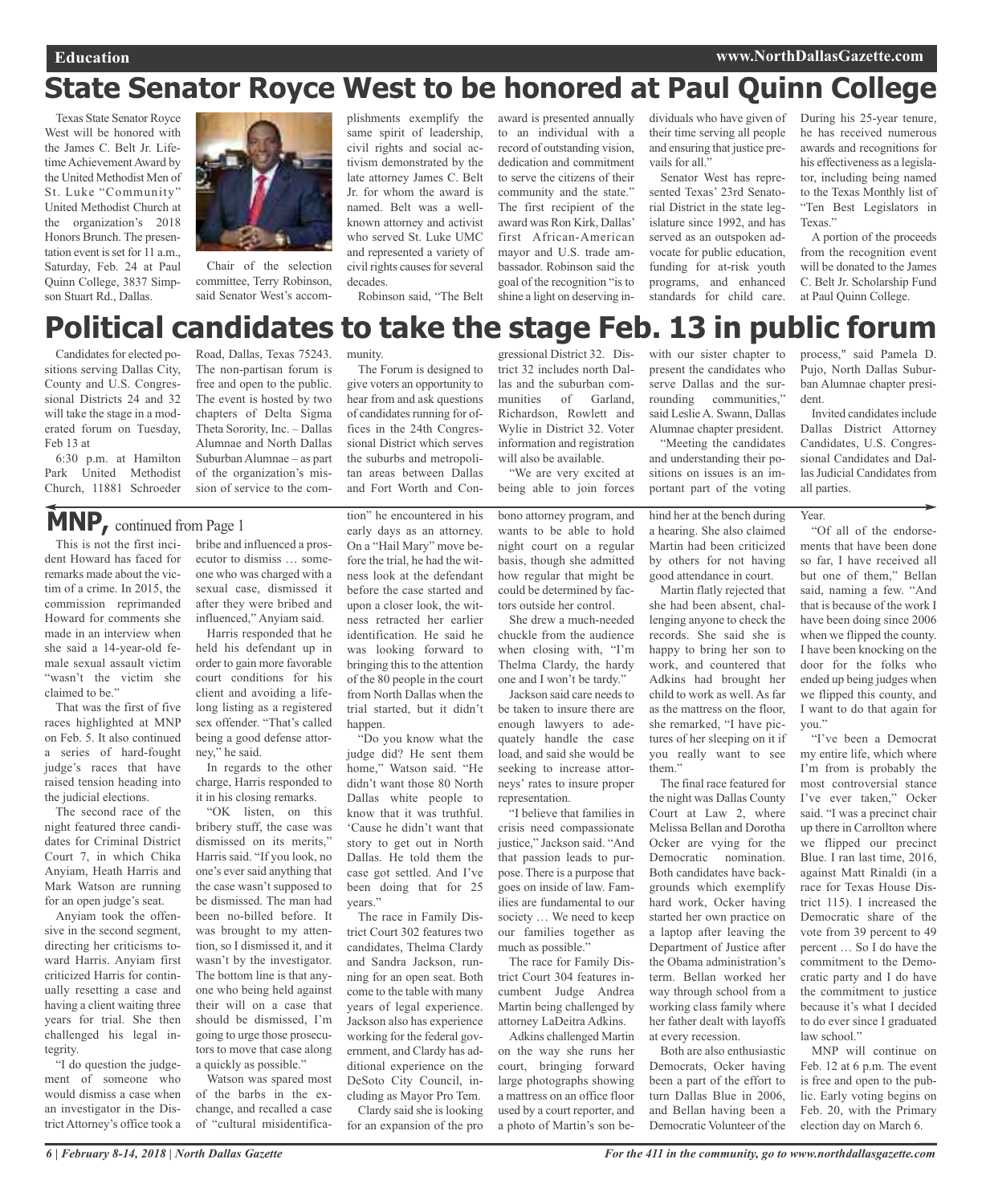## **Irving accepting applications for 2018 event vendors**

The application for vendors to sell food, crafts and other items at Irving's 2018 citywide special events is now available online. Vendor spaces are available at several events throughout the year, including Canal Fest, Taste of Irving and Irving Main Street Event. Vendors are classified into one of the four groups listed below, and event availability differs for each vendor category. Vendor applications will be reviewed weekly, and approved vendors will be notified via email. Full payment is due within 10 business days of approval notification.

#### **Vendor Categories Artisan Vendor**

Vendor must create the products to be exhibited or sold (at least 75 percent original products).

This includes handmade



**Commercial Vendor** Chain retailers, regional/national corpora-

or custom art, jewelry, clothing, accessories, furniture, decor, toys or similar items.

### **Community Vendor**

Information, resale and local businesses.

This includes independent consultants/direct sales, nonprofit organizations, locally owned Irving-based businesses, and the sale of manufactured products and prepackaged food/beverage items.

## **Carrollton reports sustainable economic growth in 2017**

Carrollton's economy grew by more than 3 percent in 2017, as the City's strategic location, transportation links, quality of life, access to a quality workforce, low crime rate, and low tax rate continues to make it a competitive location for corporate business investment.

Expansion in all sectors of the economy grew steadily, with Carrollton's large industrial base generating more tax revenues, thus enabling Carrollton to sustain its high quality city services at a low cost.

"Our elected officials continue to invest in our parks, first responders, infrastructure, industrial and office parks, and neighborhoods to further enhance the City's reputation as one of the most competitive locations in the country to raise a family, work, and play," Economic Development Director Tom Latchem said.

Carrollton's population grew to 133,351, and its assessed value grew to over

\$13 billion. Currently, more than 14,000 businesses call Carrollton home. As of June 2017, 86,339 people were employed in Carrollton, which is a 3.1 percent increase from 2016. Average annual wages increased by 4.3 percent, with the average worker earning \$62,568 annually. Home values in Carrollton also increased in 2017, with the mean home value rising to \$246,565, a 9.82 percent increase from the 2016 value of \$224,512. **Retail Sector**

The new WinCo Foods grocery store broke ground at the Trinity Valley Shopping Center, and Sam Pack's Five Star Chevrolet constructed its new 60,000 square-foot car dealership near Downtown Carrollton.

Restaurants such as Front Porch Pantry, El Pollo, Sing Box/YasiYang, Musiro Korean Cuisine, Too Thai Street Food, New Taste of Korea, Yoon Korean BBQ,

See GROWTH, Page 11

outside of Irving.

This includes electricity/internet/phone service providers, health care institutions, memberships/rewards clubs, travel agents and other retail or service providers. *Steve Rainwater / Flickr*

### **Food Vendor**

Any vendor serving open food or beverage requiring a permit under Irving Inspections or Texas Alcoholic Beverage Commission rules.

This includes any alco-

tions, and businesses based hol, edible substances, ice, beverages or open ingredients.

> This does not include prepackaged, non-potentially hazardous foods, such as unopened cans or bottles of nonalcoholic beverage, individual bags of chips/cookies, etc. Such items generally fall under "Community Vendor."

> Food vendor spaces at several events are already full; the vendor application will identify which events

have available spaces and which are accepting applications for the Wait List only.

All interested vendors must submit a completed application. A brief overview of each event is available for download here; detailed information about each event is available online at www.IrvingEvents.org. Use the link below to complete the 2018 Vendor Application.

## **History isn't just** something you read about, it's something you make every day.

This Black History Month and 365 days a year.<br>McDonald's' celebrates all those who lead our community<br>by taking chances, stepping up, making a cifference and creating greatness throughout the world.



**Williams**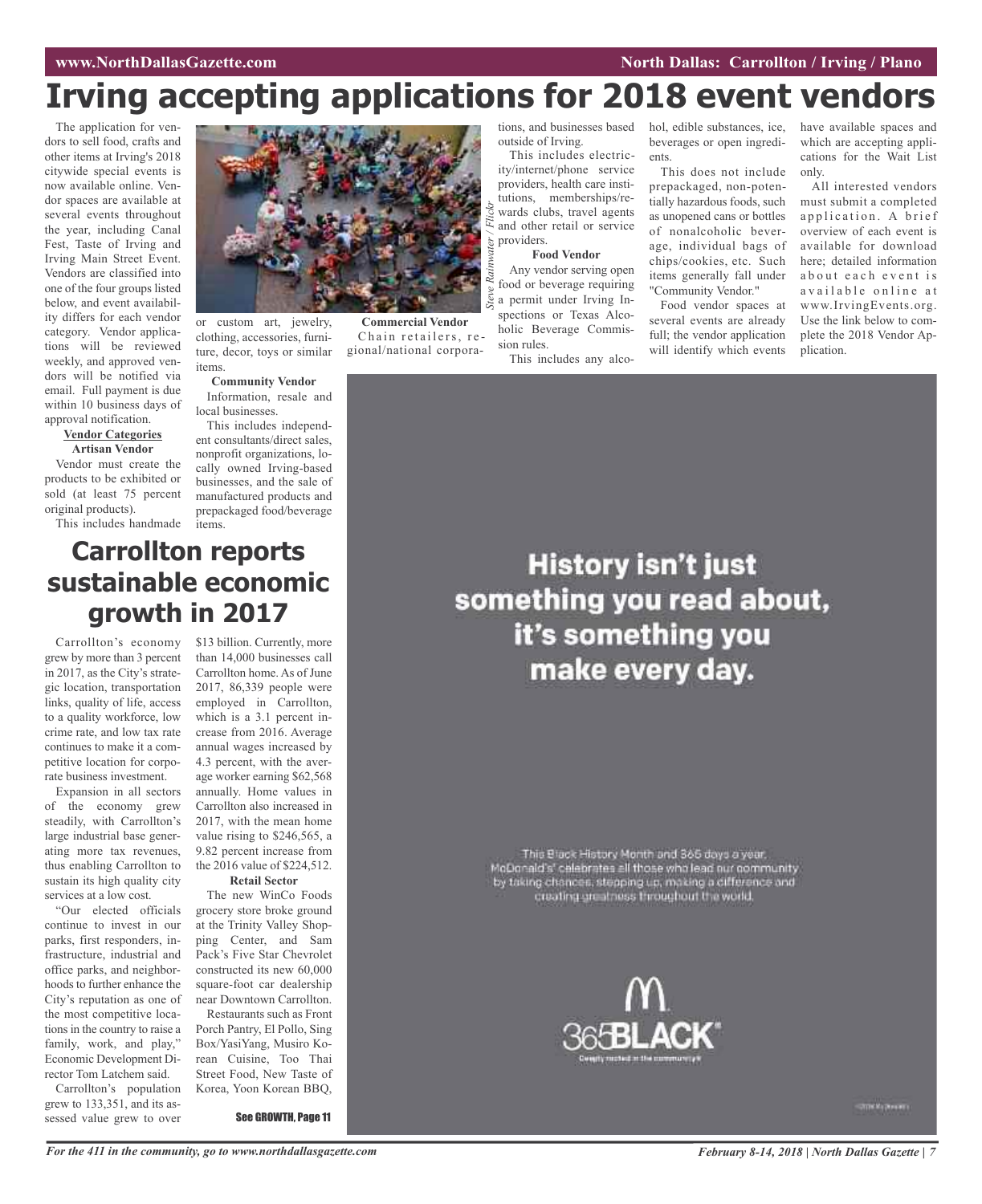### **City Briefs**

### **Dallas**

Dallas Park and Recreation Department is offering **youth scholarships for eight-week enrichment camps** at city recreation centers. Financial assistance is available only to Dallas residents who qualify for state and federal financial programs. To complete an application, families will need to show proof of household income, residency, and participation in any other need-based programs such as WIC, CHIP, TANF or SNAP. Dallas Parks Foundation will review and award one scholarship for one child in a family.

Apply online at Dallas-ParksFoundation.org.

Author Tani Lamb, is a Dallas-based globetrotter. She explores the world to experience the culture, make memories, sample the cuisine, and meet new friends.

"T Sees an Island" is the first book in Tani Lamb's children's book series, "T Sees". The books are told from her viewpoint as a seven-year-old accompanied by colorful pictures.

**Tani Lamb will host a book reading and signing** Sunday, Feb. 25 from 3 p.m. until 5 p.m. at Pan African Connection Bookstore at 4466 South Marsalis Avenue, in Dallas visit www.tanilamb.com for more info.

### **Denton**

Electing women to political office is a long game. With roughly 20 percent of all elected positions held by women, according to the Center for American Women and Politics, there is a dire need for women

across generations to engage in the political process. IGNITE is the leading nonprofit, nonpartisan organization providing training, resources, and networks to feed the pipeline, so there are masses of women running in the decades to come.

Organizers anticipate nearly 200 young women will participate in **IG-NITE's annual Texas Young Women's Political Leadership Conference** being held on Saturday, Feb. 17, from 10 a.m. to 2:30 p.m., at Texas Woman's University in Denton (304 Administration Drive). Over 30 elected officials will participate in the training, encouraging young women to embrace their rights to political power, including State Representative Nicole Collier, who will deliver the keynote address. WFAA news anchor Alisha Laventure will moderate the session.

The conference is free for high school students and their parents; registration for college students is \$10.00 per person.

#### **Frisco**

Thousands turnout to raise money to fight childhood obesity.

The AdvoCare Foundation - which focuses on ending childhood obesity and encouraging kids to lead healthy lives hosted **#GenerationFit**, a workout event featuring four-time CrossFit Games champion, Rich Froning, at The Star in Frisco on Saturday, Feb. 3. Rich led more than 2,000 participants, including hundreds of fitness enthusiasts, novice athletes, AdvoCare Distributors, and several AdvoCare founding family



*More than 2,000 participants gathered together for a workout led by CrossFit® Games champion, Rich Froning, to help the AdvoCare Foundation fight childhood obesity and ensure the next generation is the fittest generation. (Courtesy photo)*

members in a special workout as attendees help ensure the next generation is the fittest generation.

Committed to ending childhood obesity, the AdvoCare Foundation supports organizations across the country whose work directly impacts the safety and health of children in need, including two in the Dallas/Fort Worth area - REAL School Gardens (Fort Worth) and Y.M.C.A Dallas. With the help of these allies, the AdvoCare Foundation is building Champions for Children and will grant \$1 Million by 2020 to help lead the charge against childhood obesity. On Saturday more than \$112,000 was raised on behalf of these organizations.

Sci-Tech Discover Center in Frisco will kick off **National Engineering Week** on Presidents Day (Monday, Feb. 19) by showcasing and exploring inventions created by past presidents. On Presidents Day, the museum will offer hands-on activities aimed at exploring the science and engineering behind presidential inventions, family fun activities, electrifying stage shows, planetarium

experiences and special guest speakers.

**tory project**.

ties.

project to document the city's rich history and create public displays at the new Visitor Information Center and other municipal facili-

Three come-and-go public meetings will be held to get resident input. Those

• Thursday, Feb. 22, 4-7 p.m., Visitor Information Center, 247 W. Main Street • Tuesday, Feb. 27, 10 a.m.-noon, Senior Activity Center, 1950 S. Valley

• Wednesday, March 7, 7- 8:30 p.m., Lane Chapel CME Church, 615 Hembry

The CVB is asking for help identifying people, places, and descriptions of historic artifacts and pictures currently in its inventory. Some long-time Lewisville residents will be at each meeting to share a few stories of their own Lewisville history. CVB staff members will talk about the three history rooms at the Visitor Information Center and discuss proposed ideas for future exhibits. Residents also will receive information about donating to the Lewisville Collection, or volunteering to help plan future exhibits. Light refreshments will be served and there is no fee to

meetings will be:

Parkway A

Street.

General Admission is \$5/member and \$10/nonmember and \$2 Planetarium, with show tickets available at the door.

#### **Garland**

Time is running out for any Garland resident interested in **running for a seat on the Garland City Council**. The deadline to file for a place on the May 5, 2018, ballot is 5 p.m. Friday, Feb. 16.

Applications and all required materials must be submitted to the Garland City Secretary. For more information, visit the City of Garland website or call 972-205-2404.

Garland Library hosts **Perot Museum Tech Truck** on Saturday, Feb. 10 Tech-savvy tweens can enjoy the Perot Museum's Tech Truck during its Central Library visit. The truck is outfitted with technological gadgets and gives kids hands-on experiences with STEAM technology. To register, call 972-205-2516.

#### **Lewisville**

Lewisville CVB seeks residents' help on **City his-**

son **State of the City Ad-**

attend.

5 p.m.

galatickets/.

#### Lewisville Convention and Visitors Bureau is seeking help from residents on a **dress** on Jan. 31 at the Eisemann Center. Centered on a theme of "Richardson Delivers," the Mayor talked

**www.NorthDallasGazette.com**

about the City's most significant achievements in

2017. Among the past year's accomplishments recognized were the successful funding of the Cotton Belt Rail Line, participating in the D/FW regional bid for Amazon's HQ2, groundbreaking for the City's new Public Safety Campus, and the continued priority placed on strategic community goals, prioritizing economic development and reinvestment, finance, internal processes and culture.

The event was free, open to the public and broadcast live. State of the City will be replayed on Spectrum Channel 16 and AT&T U-Verse Channel 99, and videos of the event are also available on demand at www.cor.net/stateofthecity.

Eisemann Center presents **Mummenschanz** in their new show you & me on Friday, Feb. 23 at 8 p.m. Mummenschanz is a Swiss mask theater troupe who perform in a surreal maskand prop-oriented style. Founded in 1972 by Bernie Schürch, Andres Bossard (August 9, 1944 – March 25, 1992), and the Italian-American Floriana Frassetto, the group became popular for its play with bizarre masks and forms, light and shadow, and their subtle choreography.

Tickets range from \$41-\$62 and are available for purchase online at www.eisemanncenter.com or by calling the Eisemann Center Ticket Office at 972- 744-4650 and group discounts are available for 10 or more persons.

The four compositions will scores will be auctioned off **GREEN,** continued from Page <sup>2</sup>

be performed live during the gala. Additionally, four visual artists have been chosen to create four original masterpieces inspired by "Wonderland."

The art pieces along with the original Wonderland

during the gala. Proceeds from the live auction will directly benefit The Warren Center. The night will also in-

clude performances and artwork by: • Jamar Jones – Golden

piano composer, Jones is famous for his soundtrack work in the recent movie release, "The Greatest Showman<sup>'</sup>

Globe-nominated singer and

• Ryan Berg – Dallas native, musician and songwriter, he released his first debut album early last year. • K.C. King – Acoustic guitarist, vocalist and composer, King has been writing and performing music for over 15 years.

• Abel Garcia, Christina Yielding, Milessa Murphy Stewart and Jonathan Ramirez – DFW visual artists

This annual black-tie optional event includes valet parking, dinner, drinks, music and art. Individual tickets are available starting at \$200, as well as table sponsorships beginning at \$2,500. A portion of the ticket price is tax deductible. To purchase tickets, please visit http://www.theartofmusicgala.com/artofmusic-

Three history rooms at the Visitor Information Center are open to the public weekdays from 8 a.m. to

**Richardson** Mayor Paul Voelker presented the annual Richard-

> The Art of Music Gala is co-chaired by David Call and Jordan Roberts and presented by Melody and Rick Rogers and The Moglia Family Foundation on behalf of Amy Heuerman and Joseph Moglia. For more information, please visit www.thewarrencenter.org.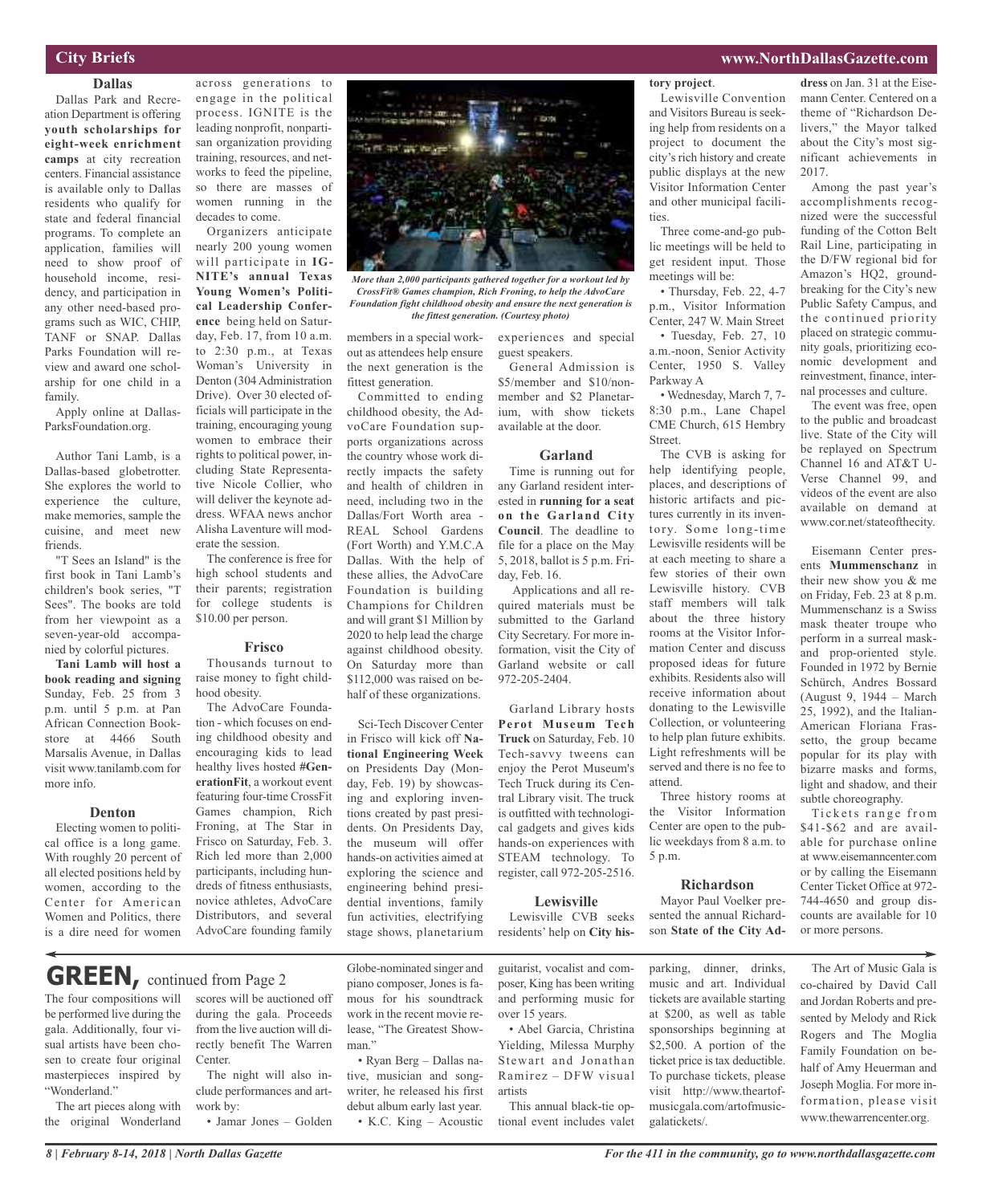### guest of Delta Charlie's. **Take your Valentine sweetheart to new heights this year**

Delta Charlie's Bar & Grill, located at the Dallas Executive Airport, is changing the way people celebrate Valentine's Day by providing a romantic adventure for its guests. In 2012, Delta Charlie's combined cuisine with the runway to create a Dinner & Flight package that sets them apart from a typical dining and dating experience. This is an adventure unlike anything else.

"The breathtaking view of Dallas at sunset was unforgettable for both my wife and me," said Desmond Smith, a recent guest of Delta Charlie's.

Delta Charlie's offers a three-course dinner for two,



which includes a refreshing salad, a delectable entree, and dessert. With different options for each course including a Filet Mignon served with garlic mashed potatoes and sautéed vegetables, blackened tilapia linguini pasta in a lemon caper sauce, and more! Each guest will be able to

their palette. Delta Charlie's offers a fully stocked bar to create a perfect pairing to any of their delicious dishes, including anything from bottles of champagne to their signature Mai Fly cocktail.

find exactly what will entice sica Reynolds, another "The food was fantastic. The whole experience is just…enchanting!" said Jes-

#### After the dinner experience, guests are escorted out to the runway to meet the pilot who will take them on a journey to new heights. New perspectives of Dallas' best attractions are a sight to behold, including Fair Park, White Rock Lake, and of *photo*

course Downtown Dallas. Soaring above at dusk or in the darkness of night illuminated by the city glow below, each guest is bound to see Dallas in a new light. Delta Charlie's offers the Romantic Package upgrade which includes roses and champagne upon the guests' arrival. Treat your love to a unique experience this year, and fly high to an unforgettable moment for the both

of you to share. Valentine's Day Flights will be offered

from Friday, February 9th through Sunday, February 18th from 4pm to midnight. You may call 972-655-6665 to make a reservation.

Delta Charlie's is located at 5303 Challenger Dr., in Dallas, and is open Monday and Tuesday from 10 a.m. - 4 p.m. and Wednesday thru Sunday from 8 a.m. - 10 p.m. Check out the website at www.deltacharlies.com.

RE-ELECT men adgefunnsska som **HING's MIMERINAN** Stell: Cartolly Different

## **WIN tickets to Black Violin**

Defying 'StereoTypes' is in the DNA of the hip-hop inspired classically trained duo called Black Violin, it was also the title of their major label debut. Wil B. and Kev Marcus combine their classical training as a violist and violinist with hip-hop influences to create a distinctive multi-genre sound that is often described as "classical boom." *North Dallas Gazette* readers have an opportunity to win tickets for two to enjoy their performance in person on Friday, March 9 at 9:45 p.m. at Annette Strauss Square.

The band released their major label debut Stereotypes (featuring Black Thought of The Roots and MC Pharoahe Monch) on Universal Music which de-



buted at #1 on the Billboard Classical Crossover Chart and #4 on the Billboard R&B Chart. Black Violin has shared stages with top names including Kayne West, Aerosmith and Tom Petty, and has creatively collaborated with the likes of Wu-Tang Clan, Wyclef Jean and Alicia Keys.

Music education is impor-

tant to the talented team, so they often perform for students and campaign for awareness to the importance of music education which is often underfunded in public schools. For an opportunity to win tickets, visit our Facebook page and share what do you believe students gain from an opportunity to study music?

## **Frieda Porter for the Office** of Justice of the Peace (Tarrant County, Precinct 7) - Number 1 on the Ballot.

The Justice of the Peace Office governs over Landlord and Tenant Disputes, Evictions, Small Claims, Truancy, and some minor traffic tickets.

As a State Licensed Realtor of over 17 years and a Landlord, I've worked diligently to help build Homeownership, I've worked hands on with the eviction process in the Justice of the Peace Courts to successfully resolve various Landlord and Tenant issues.



I've volunteered my service for the Arlington NAACP using my experience and education of Fair Housing, Real Estate Law, Deceptive Trade Practices Act and Multi Family Property Management to bring positive resolution to citizens with Landlord complaints. Service is a great way to give back to my community.

Precinct 7 is my home My children grew up here. As JP, I will use my office as a support to everyone and help truants move into a positive direction. Remember, I'm #1 on the Ballot and the ONLY Woman in this category.

Cast your vote for Frieda Porter for Justice of the Peace, Pct. 7 on March 6, 2018.

Note: Precinct 7 includes Tarrant, Grand Prairie, South Arlington, Mansfield, Kennedale, Dalworthington Gardens, and Rendon



### **READ,** continued from Page <sup>5</sup>

Saints, Cincinnati Bengals, Cleveland Browns, Detroit Lions, Kansas City Chiefs and Tennessee Titans, said that finding success takes work. "You can be anything you want to be," Smith said. "You just have to make the right choices."

Smith encouraged students to write in their journals everyday, adding that each person in the room is an author. "We all have a story," he said. "Write your story every day." He formed the 91 Ways Foundation to help others achieve their dreams.

Nate Livings, who played for the Dallas Cowboys and Cincinnati Bengals, read a book he wrote based on a road trip with his son. After getting home and seeing all the photos they had taken, he decided it would make a great children's book, and Big Boy Nate Adventures: Football Road Trip was born.



*NDG Entertainment Ticket Giveaway!!! Follow North Dallas Gazette on Facebook, Twitter and Instagram to keep up on all the latest!!!*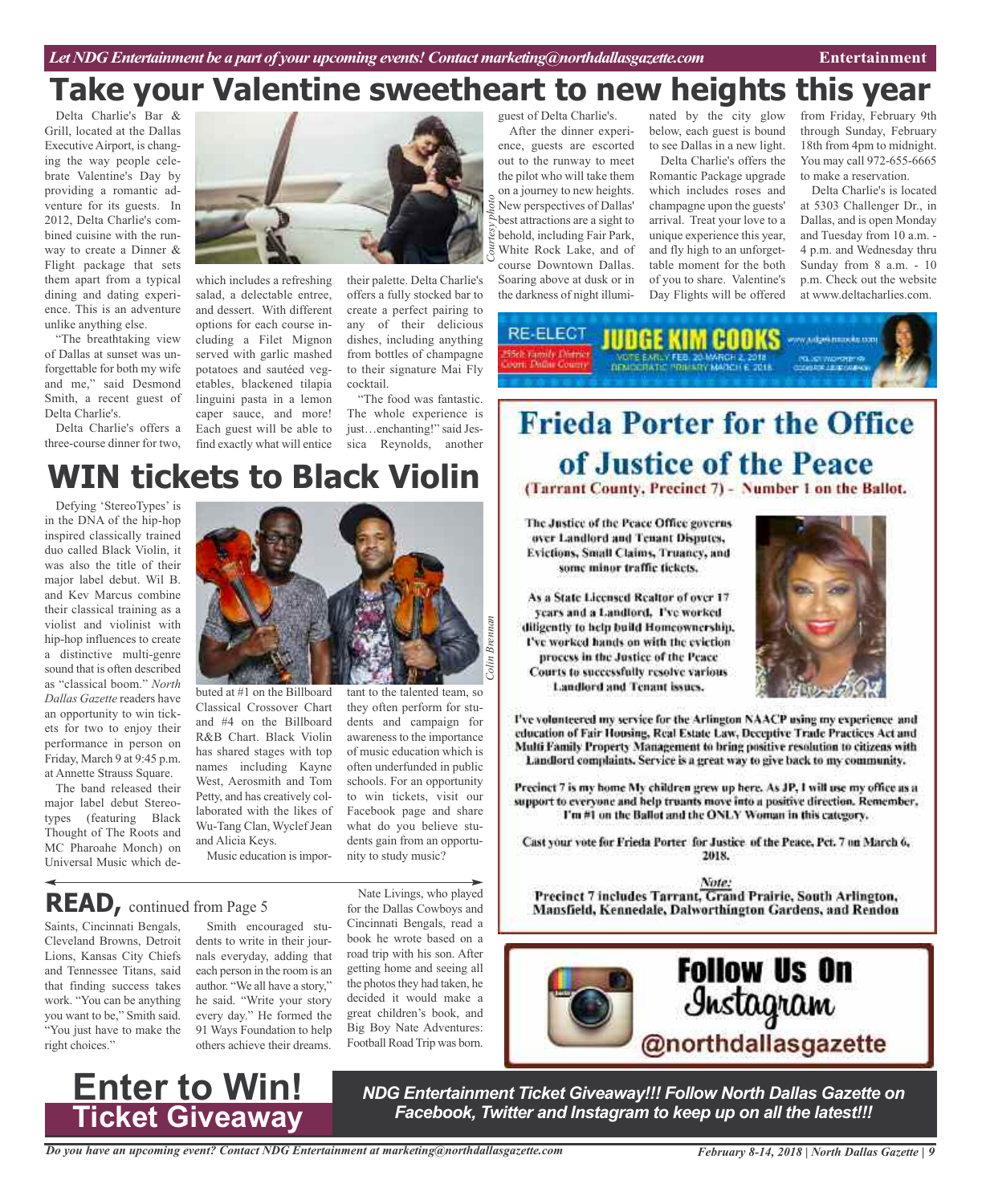## **Mother and daughter team brings Mardi Gras spirit to Dallas**

The parades, king cakes, elegant masquerades, and bead tossings are back in full bloom for Mardi Gras 2018. Krewe de Etoile, also known as the Official Mardi Gras Krewe of Dallas, presents its third charity gala with entertainment, food, and an unforgettable night. Mother daughter duo, Annia Jenkins and Cynthia Hightower- Jenkins accepted the task of introducing and assimilating the true essence of Mardi Gras culture, season and celebrations. This year's gala theme is Dallas Mardi Gras: A Whimsical Wonderland and will take place at 7 p.m. on Saturday, Feb. 10 at the Fashion Industry Gallery (FIG) at 1807 Ross Ave. in Dallas.

"Often time, we have to dispel the myths that are for any, synonymous with Mardi Gras, such as bad behavior," said Annia Jenkins. "It's about elegance, Royalty, over-the-top themes,



unfathomable headdress and costumes with a unique terminology of its own."

Mardi Gras has been celebrated for hundreds of years and the duo looks forward to the celebration morphing into a major weekend with a Mardi Gras festival and parade in Dallas. Krewe de Etoile brings clarity of Mardi Gras to Dallas with stilt walkers, theatrics, noted musicians,

including a New Orleans Jazz Band, and an indoor Parade of the Royal Court with bead and trinket tossing. Attendees can also look forward to a Celebrity Red Carpet with local and national television personalities, beauty queens, magazine publishers, real estate gurus, influencers, and philanthropists.

A few of those involved in this year's event include

Dallas Cowboys legend and Hall of Famer Tony Dorsett as King, Donna Richardson-Joyner as Queen, Jennifer Meyers from FOX 4 DFW, Larry Hamilton of Hamilton Properties and the Lorenzo Hotel, and Miss Texas 2017-2018 Margana Wood.

In 2009, Annia moved to Dallas and began to inquire about the Metroplex celebration for Mardi Gras as the season drew near. She found that many didn't have inclination as to what it was, others hadn't heard of it, and the rest were only familiar with the surface level party elements. The limited understanding for the celebration sparked a movement for Jenkins. She decided to call her business partner and mother, Cynthia to contemplate how to introduce the authentic culture and spirit to the area. By 2013, the duo launched Krewe de Etoile for the expressed purpose of presenting a Mardi Gras-styled Gala Ball and to make certain that the Dallas Metroplex would become more Mardi Gras savvy.

They coined "Mardi Gras 101" taking every opportunity to share special nuggets and trivia regarding the celebration. The journey has taken them from boardrooms to news rooms and ballrooms. Fast forward to 2016, the duo produced their first mega Mardi Gras Masquerade Charity Gala in Dallas. The Gala served as

a major eye-opener for many in the area and successfully brought awareness to the celebration and charities they paired with. Now, the grandness is what is expected of those who participate with the gala and those AListers who are selected for the Royal Court.

The spotlighted charity CitySquare was selected by Krewe de Etoile to be the 2018 honoree and monetary awarded. CitySquare is an effectively noted program designed to fight poverty and homelessness through service, advocacy and friendship. For more information about CitySquare, please visit https://www.citysquare.org/

Krewe de Etoile also chooses a person or organization as the recipient of its "Barry Annino Wings of Altruism Crystal Award" presented to an honoree whose unselfish work and giving reaches far beyond the norm. Nick Marino, Jr., director of Tango Tab, will receive the 2018 Crystal Award.

General Admission and VIP tickets are on sale now and range from \$80 to \$120. VIP tables are also available for \$1,500. Visit www.dallasmardigras.ticketleap.com or www.krewedeetoile.com for more information.



*10 | February 8-14, 2018 | North Dallas Gazette*

*Do you have an upcoming event? Contact NDG Entertainment at marketing@northdallasgazette.com*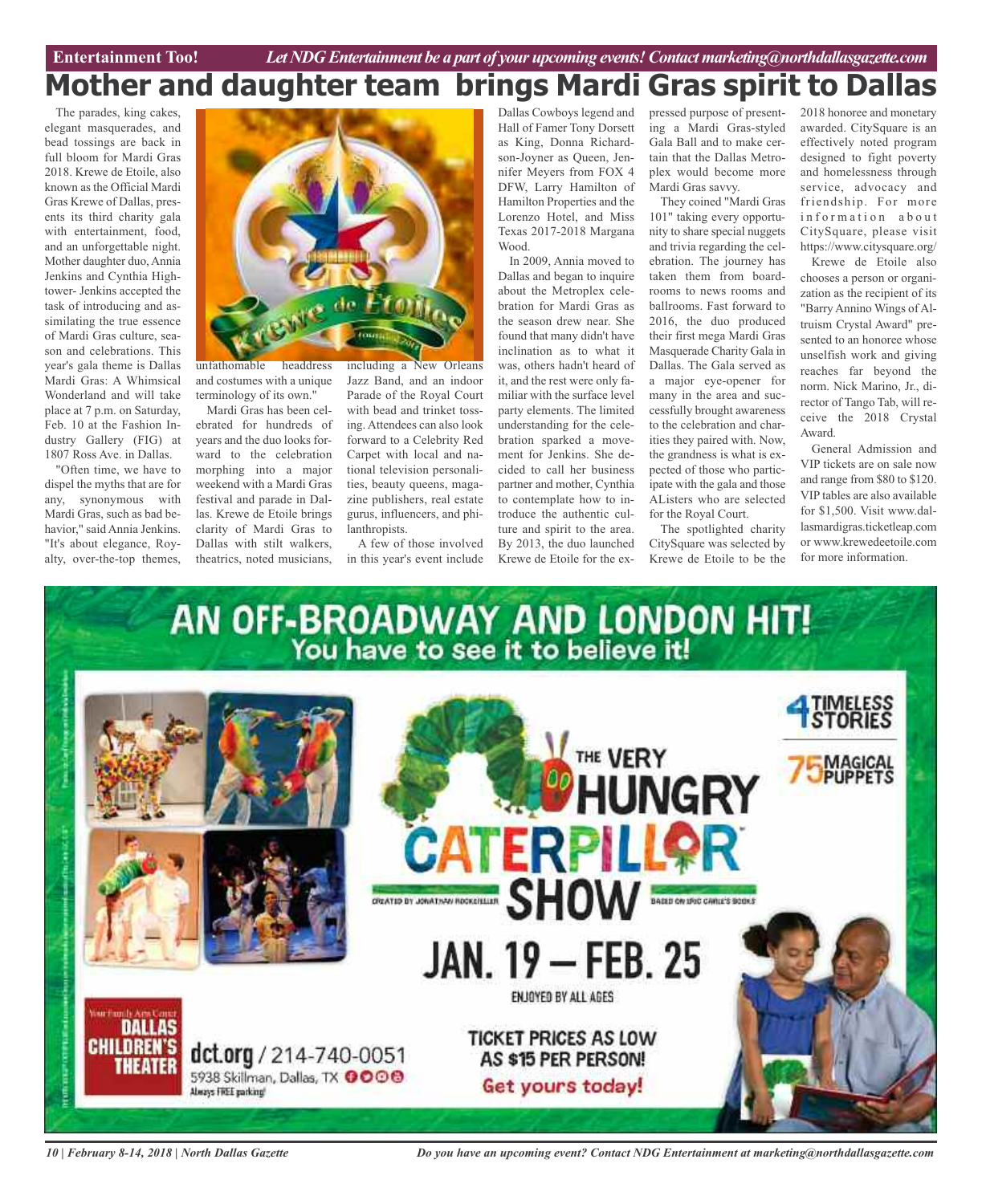## **In the Trump era, Consumer Protection Agency changes course**

By Charlene Crowell NNPA Columnist

In the wake of a recent series of anti-consumer actions taken by Mick Mulvaney, the Trump-appointed Consumer Financial Protection Bureau's Acting Director, a bicameral call for accountability was released on January 31. Led by Congress-

woman Maxine Waters of California and Sen. Elizabeth Warren of Massachusetts, two other Congressional Black Caucus Members, Congressmen Keith Ellison (D-Minn.) and Al Green (D-Texas) joined Senators Richard Blumenthal (D-Conn.) and Jeff Merkley (D-Ore.) as signatories.

Together, the group of

#### lawmakers seek to know what prompted Mr. Mulvaney's actions as well as his ties to the payday lending industry.

A January 31 letter calls into question the following specific actions that have occurred over the past month:

• Halting implementation of the agency's final rule preventing abusive payday

Trammel Crow began construction on the 353-unit Phase III of The Union at Carrollton Square, resulting in a total of more than 650 units in this urban, upscale<br>apartment development

within walking distance to shops, retail, restaurants,

development

lending (the 'Payday Rule); • Announcement of the Bureau's intention to initiate a rulemaking process that appears designed to weaken the Payday Rule;

• Withdrawing a Bureau lawsuit against four online payday lenders who allegedly misled customers on interest rates that spanned a low of 440 percent to as high

as 950 percent; and

• Ending an investigation of World Acceptance Corporation, a high-cost installment lender that began in 2014 after consumers complained of unaffordable loans and aggressive collection practices.

"For too long, some payday, auto title, and installment lenders have taken ad-

vantage of American workers who need a little extra money to pay an unexpected medical bill or fix their car," wrote the lawmakers. "For too many families, one unexpected expense or tight week traps them in a cycle of debt that lasts months or years…The rule finalized by

#### See TRUMP, Page 16

**Marketplace**

Infill Redevelopments.

Monthly updates from

'earn more >

and many others located to Carrollton or expanded in 2017. **GROWTH,** continued from Page <sup>7</sup>

The City's ongoing efforts to encourage the redevelopment of older shopping centers through usage of its Retail Rehab Facade Improvement Grant Program continue to generate results with a number of new retail leases signed at the redeveloped Northcrest Village Shopping Center, Carrollton Town Center, and the Shops at Old Denton.

#### **Hospitality, Medical, and Residential Sector**

The Marriott Courtyard Hotel and Conference Center has seen room occupancies steadily increase along with special events within its 20,000 square-foot conference space.

Carrollton's medical industry is thriving with several ancillary businesses locating around the periphery of Baylor Scott & White<br>Medical Center and Medical Center and throughout the City. The recently completed 20,000 square-foot Medical Parkway Center directly across from the hospital is now completely leased. Land is now being prepped for a new 40,000 square-foot medical office building, Carrollton Medical Village, on Plano Parkway. Several senior/assisted living and memory care centers are also being developed, such as the 183-unit Overlook at Prestonwood Senior Living Complex currently in progress on Hebron Parkway.

The Billingsley Company completed construction of Sloane Street, an upscale, mixed-use residential and retail development at Midway Road and Park Boulevard adjacent to International Business Park in North Carrollton.

Most remaining greenfield sites are being developed with an addition of more than 2,800 homes. Furthermore, the City is annexing nearby unincorporated land, which will house hundreds of new homes in far North Carrollton.



### **Purchasing Agent**

A Successful Construction Company in the Mid-cities area has an immediate opening for a motivated individual reporting to the Operations Manager. Ideal candidate will have 3 years' experience dealing with purchasing guidelines, inventory contraol, negotiation with vendors, a positive attitude, highly organized, ability to multi-task, have strong computer skills, organized, and be a selfstarter. Knowledge of Vista and bi-lingual is strongly desirable. We offer a competitive salary, good benefits and a professional environment. Interested candidates please snd your resume along with salary history/requirements to:

**Monte Hood P.O. Box 370 Euless, Texas 76039 mhood@reynoldsasphalt.com EOE**

**Downtown Development** Historic Downtown Carrollton also continues to see interest and activity. The construction/reconstruction of IH-35E and the reconfiguration of the East Belt Line Road/IH-35 E interchange were completed in 2017. DART Station. Construction has also begun on The Switchyard, another upscale apartment community which will result in an additional 234 units on Broadway Street just north of the Downtown Square.

**Looking Forward** Carrollton's population is

### projected to continue its steady 3-4 percent growth rate in 2018 to nearly 140,000 people. Employment is projected to expand by 1,473 jobs and will soon top 90,000.

In 2018, major development and redevelopment projects moving forward include Trinity Mills Transit Center District, Thomas Park Residential, and Crosby Gardens Residential

the Economic Development Department are available at carrolltontxdevelopment.com.

# **TOBEC**

To be ready for the jobs of the future, students need learning experiences that meet them where they are, engage them deeply, let them progress at a pace that meets their individual needs, and helps them master the skills for today and tomorrow. To learn more about ESSA and how you can get involved, visit www.nnpa.org/essa.

Made possible by a grant from the BILL&MELINDA **GATES** frandation



@ 2018 National Newspaper Publishers Association. All rights reserved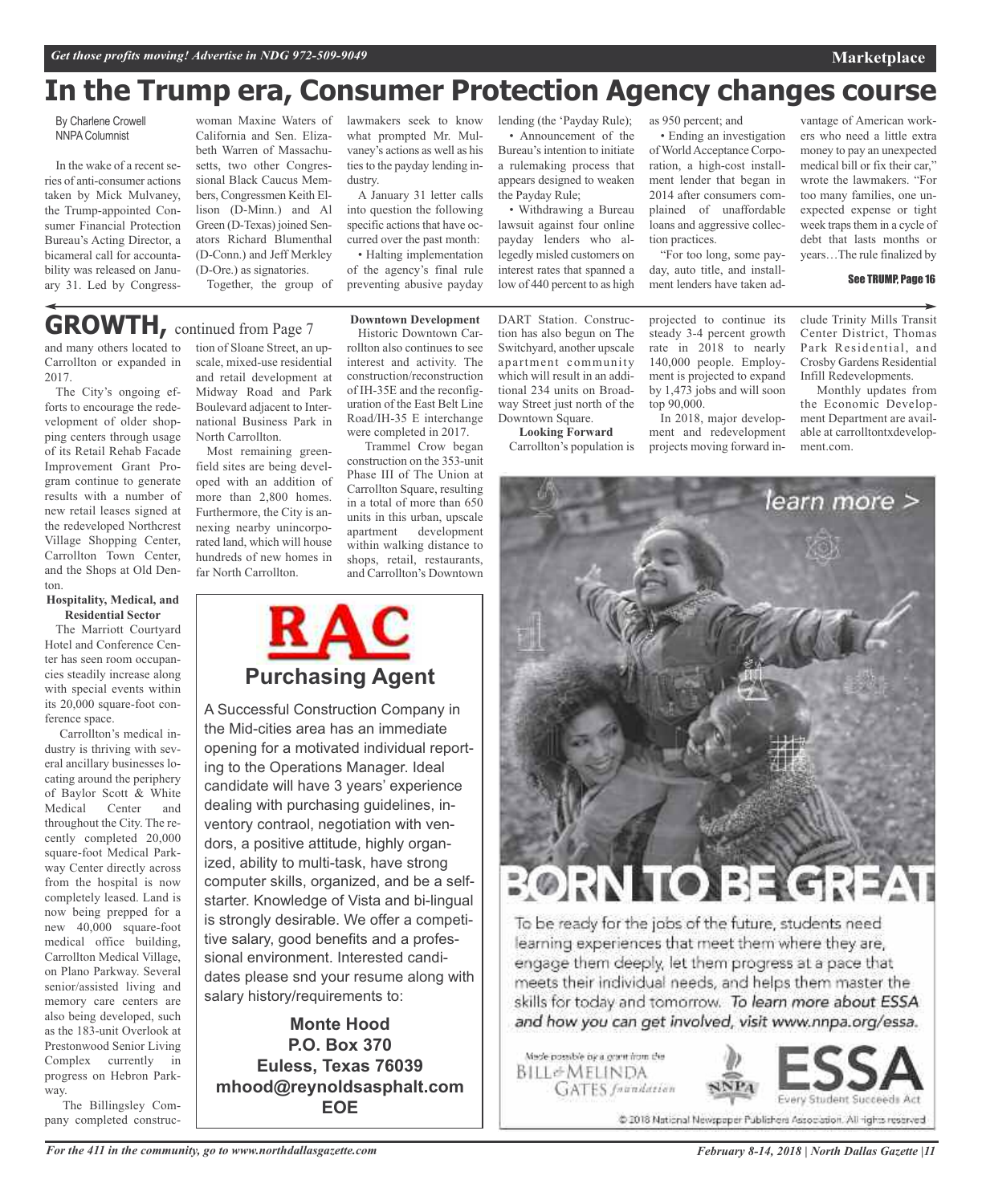## **Dodge criticized for MLK voiceover in Superbowl ad**

By Lauren Victoria Burke NNPA Contributor

There were ads with Morgan Freeman rapping and ads with babies from around the world and fast cars with singer Steven Tyler. There were ads with medieval themes, magic and song.

Then there was the ad using the words and voice of Dr. Martin Luther King, Jr. to sell Dodge Ram sell trucks.

"Everybody can be great," Dr. King said in a speech in 1968, two months before he was murdered. "You only need a heart full of grace; soul generated by love."

The advertisement featured images of football players, cowboys, U.S. troops and first responders as

to review both insurance and cash bundle rates, and compare quality provider ratings. In addition, this allin-one platform allows pa-

**APP,** continued from Page <sup>4</sup>



*Some Super Bowl watchers were dismayed by the use of a Martin Luther King, Jr. voiceover in the Dodge truck commercial. (Screen Shot/YouTube.com)*

a backdrop to King's voiceover. The advertisement ended with an image of a soldier, a Dodge truck, and the words "Built to Serve."

The commercial for Dodge trucks provoked protest on social media shortly after it aired from

tients to book and track their appointments directly from the app to ensure they are saving time and money. Furthermore, the app inmany Super Bowl LII viewers. It also induced a reaction tweet from the The King Center and Bernice King, the daughter of the late civil rights leader.

"Neither @TheKingCenter nor @BerniceKing is the entity that approves the use

tegrates real-time feedback from select sources to provide real patient experiences that can help members find the best suited provider and ensure they have a positive experience.

of #MLK's words or imagery for use in merchandise, entertainment (movies, music, artwork, etc) or advertisement, including tonight's @Dodge #Super-Bowl commercial," The King Center tweet stated not long after the ad was broadcast.

April 4, 2018 wasthe 50th anniversary of the assassination of Dr. Martin Luther King, Jr. in Memphis, Tennessee, at the hands of James Earl Ray.

"The worst commercials are those that use icons like Martin Luther King Jr to sell things like a Dodge Ram truck," tweeted *Boston Globe* Deputy Bureau Chief Matt Viser. He wasn't the only one who noticed.

After receiving services, members can then easily rate their own experience via the app for others.

"MediBookr's solution provides members the flexibility to find the right

"So, Ram Truck appropriated Martin Luther King Jr. and used an all white cast + 1 token black to sell trucks to Trump supporters as if we're back in the 1950s. #Super-Bowl," stated Lucy Amato on Twitter.

"Using a "Martin Luther King" speech and completely taking it OUT OF CONTEXT for a truck commercial is a disgrace," another Twitter user reacted in a typical statement.

Super Bowl advertisements have become an annual obsession as the expensive and targeted marketing to a huge audience has become a place where products are debuted for the first time. Super Bowl ads have also become an annual time to

provider for the right price before they book an appointment," said Dr. Hubert Zajicek, CEO of Health Wildcatters and investor of MediBookr. "This solution has already received posi-

analyze and study the many marketing strategy, as well as the "hits and misses" of the ads seen during the game.

It's likely that the ad featuring King's voice and words will likely be the source of analysis over the coming days. The ad might also reignite discussion on some of the decisions being made by Dexter King and Martin Luther King III regarding the use of their father's image and words.

*Lauren Victoria Burke is an independent journalist, political analyst and a frequent contributor to the NNPA Newswir e a n d BlackPressUSA.com. She c a n b e c o n t a c t e d a t LBurke007@gmail.com and on Twitter at @LVBurke.*

tive praise from self-insured employers, healthcare benefit advisory firms, TPAs, and providers in the North Texas area who are eager to utilize the platform. We believe the future is bright for



## **Ed Bell Construction Company**

*An Equal Opportunity Employer*

February 1, 2018

Ed Bell Construction is a Dallas based heavy highway contractor doing business in the North Texas market since 1963. With clients such as TxDOT, Dallas County Public Works, and the Cities of Dallas, Fort Worth, Richardson and Mansfield (plus many others), we have a strong backlog of work in the highway market locally.

We are currently hiring for the following positions:

- **• CDL Driver (Haul Truck) (Water Truck)**
- **• Form Setter**

Available: multiple openings

Rate: Negotiable

Must have own transportation

Years of Experience required will vary, from 6 months to 2 years (depending on position)

**Physical and Drug Screen Required**

**Must have a Clear Background**

**Must be at least 18 years old (CDL Driver, 21 yrs)**

**Must apply in PERSON, Monday – Friday from 8am to 11am @ 10605 Harry Hines Blvd. Please visit our website: www.edbellconstruction.com/careers Or email your resume to: careers@edbellconstruction.com**









"I've eviginally from Sacramente. California, go learning about the history and culture of Dallas is really cool to me."





*For the 411 in the community, go to www.northdallasgazette.com*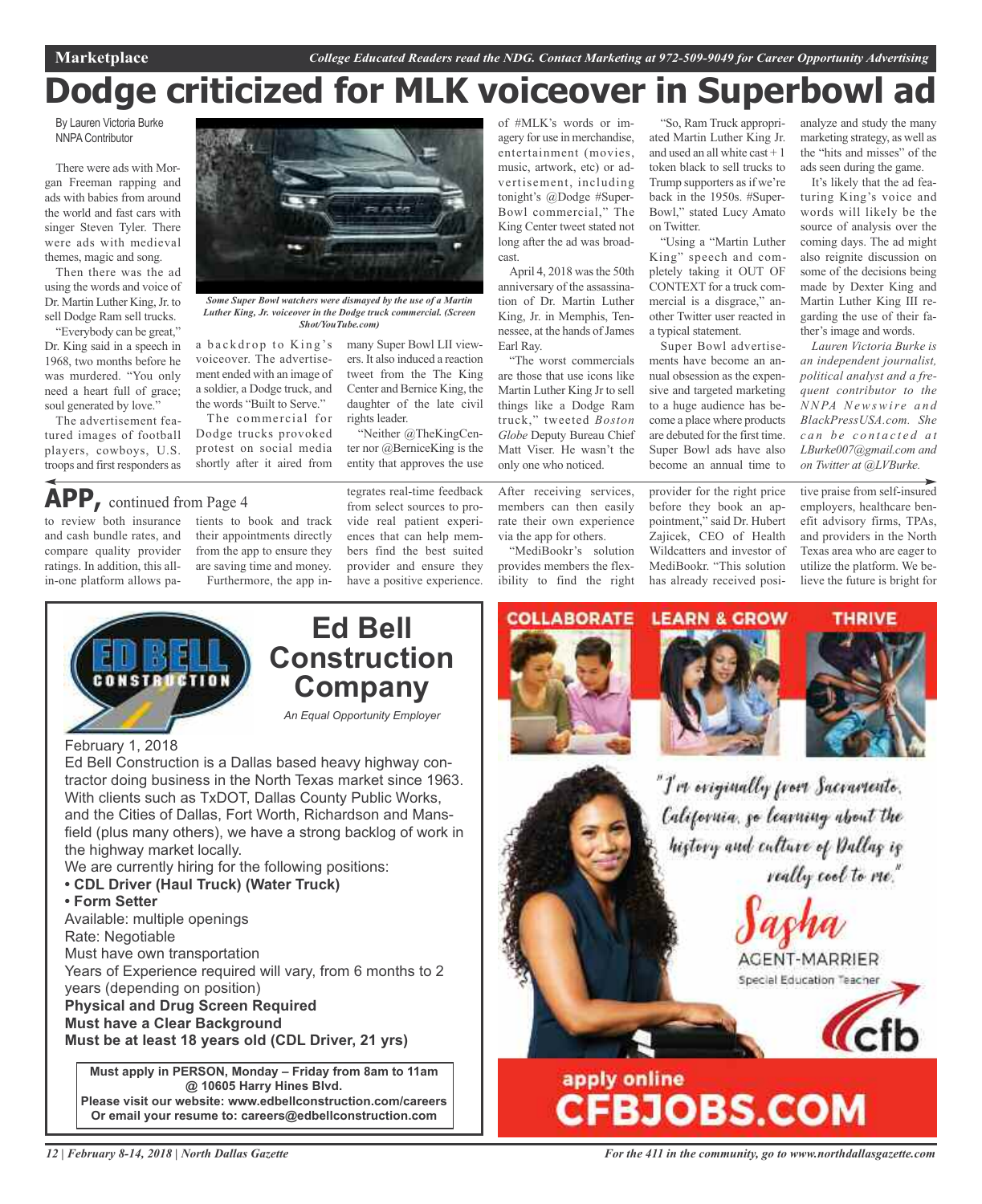## **Upcoming DFW area job fairs**

through Harmony's Core Values, and 20/20 program and opportunities provided for performance increases. HPS invests in developing leaders through high-quality programs, effective coaching, and ongoing professional development. Harmony Public Schools Job Fair DFW District Office is scheduled for Feb. 24 from 4 p.m. to 7 p.m. at 12005 Forestgate Drive,

Ste. 110, in Dallas.

**Feb. 21 Medical City** If you specialize in L&D, NICU, Antepartum, Mother Baby/ Couplet Care or other women's care, Medical City Hospital is seeking staff at their new Women's Hospital, opening this spring. They provide care for women at all stages, from gynecological needs to labor and delivery to menopause management. The job fair details are: Medical City Children's Hospital Atrium (In Person Event), 7777 Forest Ln,

### **Feb. 9 One Fourteen Job Fair**

The 114 Job Fair is a hiring event that will engage a diverse and professional talent pool to support businesses across all industries. It is scheduled for Friday, Feb. 9, 11 a.m. - 2 p.m. at MARQ Southlake - Legends Hall located at 285 Shady Oaks Drive in Southlake.

Visit 114jobfair.com to reserve your Employer booth or register for a free job seeker ticket.

For more Information, please call: 617-388-9176.

### **Feb. 10 Security Officer Job Fair**

A job fair is being hosted by United Protective Services at their Frisco office located at 7460 Warren Pkwy, Ste. 185. They are hiring multiple positions to start immediately for full-time security officers.

You must be able to exhibit a high level of professionalism when interacting with our clientele as well as with fellow employees. Must be able to meet all state requirements to obtain and maintain a Non-Commissioned Security Officer License in the State of Texas. Candidate will pass a background investigation to include criminal history,



credit history, valid driver's license, stable work history, personality profile test, and drug screen. These positions offer competitive pay rates and benefits. For more info, call 972-

578-1501.

### **Feb. 13 Airport Fair**

DFW Airport Job Fair from 9 a.m. - Noon at ABM Aviation located at 4425 W. Airport Fwy., Ste. 220 in Irving. Please text your name and time to 817-919- 8010 / 972-342-7058 to confirm your attendance. Job offers will be made on the spot for Airline Passenger Assistants and Aircraft Cabin Agents.

### **Sales & Management Career Fair**

This is not going to be a cattle call event with hundreds of candidates and lines out the door. In fact, you can bypass the phone screen and meet directly with hiring managers. It is scheduled for Feb. 13 at 6 p.m. (be on time) Fairfield Inn & Cascades Events Center at 5909 Stone Creek Drive in The Colony.

### **Feb. 20, March 20, April 20 PetSmart Hiring Event**

PetSmart is looking for pet lovers to work at their distribution center in Ennis. The positions are full-time direct hires, not temp positions. Within the first six months you can earn up to \$17.94 and enjoy paid time off 90 days from hire, health, vision and dental as well 401k saving plan. After 100 days you receive a \$500 retention bonus; and eligible to receive \$500 for referring a friend for hire. They are located at 2880 S. Oak Grove Rd. in Ennis. Open interviews are held on the third Tuesday of each month from  $8$  a.m.  $-10$ a.m.

### **Feb. 24 Harmony Schools** Harmony Public Schools offers a competitive salary

as well as a full benefits plan. They value longevity and performance over time



www.tiseopaving.com

Performing Concrete Street Paving in the Metroplex Area We Accept Subcontracting Bids For All Public Works Projects in the Dallas Area. We Are Accepting Applications for Concrete Mixer Drivers and Heavy Equipment Mechanics

**Equal Opportunity Employer** 

Dallas, TX 75230, Wednesday, Feb. 21 from 4 p.m. - 8 p.m.

Virtual Chat Event - Wednesday, Feb. 21 from 11 a.m. - 1 p.m.

### **March 5 Military Hiring Event**

Afree hiring event for veterans, transitioning military personnel, National Guard members, reserve members and spouses is scheduled for March 5. The seminar kicks off at 10 a.m.

"Ready, Aim, Hired: How to Make Sure Your Civilian Job Search Hits the Target -- Using Technology to Get the Right Job Faster" and is presented by MyComputerCareer. It will be held at AT&T Stadium located at One AT&T Way in Arlington.

This seminar is intended to show job seekers how to work smarter to secure interviews. Learn how to prepare a job search system that will create a list of target employers and how to connect with these employers to secure interviews.

Register separately for the seminar at rmvets.com/ mcc\_dallas18.

### **March 21 Diversity Hiring Event**

The 18th Annual Diversity Employment Day Career Fair features employers seeking a diverse and inclusive staff. This event is free and open to the public 18 years of age and older. Multicultural/Bilingual, People with Disabilities, Women, LGBT, Veterans and Mature candidates are encouraged to attend.

The positions available run the gamut from entry to professional level for companies such as Union Pacific, LKCM Radio Group, Citibank, FedEx Ground, the FBI and more. Interested applicants can visit facebook.com/CityCareer-Fair to register for the event at the Holiday Inn Conference Center at 6055 LBJ Frwy. in Dallas from 11 a.m. to 3 p.m.

**Help Wanted "MAID"** \$25.00 per/ hr 2 days a week. LBJ & Preston Rd. Area **Please call 808.888.9941 ask for Mr. Katz**



**DO YOU WANT AN EXCITING AND REWARDING CAREER?**

### **PURSUE A CAREER AS A POLICE OFFICER OR FIREFIGHTER!**

• Competitive wages<br>• Array of benefits<br>• Education incentive pay<br>• ...and more

REGISTER ONLINE TO TAKE THE CITY OF IRVING'S NEXT CIVIL SERVICE ENTRANCE EXAM

### *www.cityofirving.org*

*The City of Irving does not discriminate on the basis of race, sex, religion, age or disability in employment or the provision of services.*

### **Paid Internship opportunity for writers, college students in the Dallas Area**

The *North Dallas Gazette* has an internship

position available. The goal is to provide students and aspiring writers an opportunity to gain published clips, experience and professional feedback.



The position is for up to 20 hours a week at \$8.00 per hour. Appli-

cants must have reliable transportation.

**Send resume and writing samples to: businessoffice@northdallasgazette.com**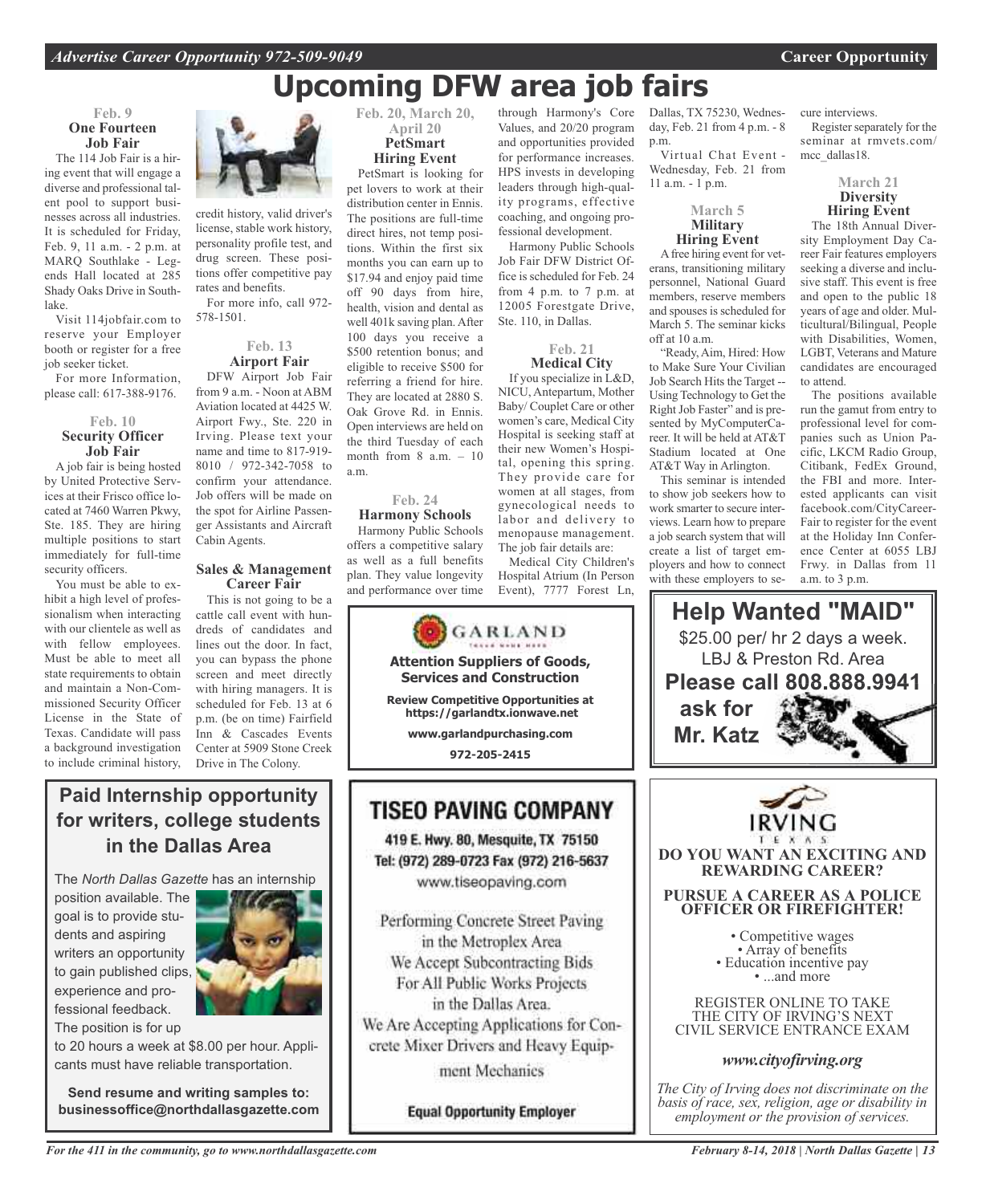### **BETHEL BIBLE FELLOWSHIP, CARROLLTON (A PLACE TO BELONG)**

*NOTICE: Pastor Woodson serves the community by providing "Professional Therapy and Counseling Services" on a "Sliding Fee" scale. To schedule an appointment call the Pastoral Counseling Center at 972-526-4525 or email the church at www.bethelbiblefelloswhip.org*

Discover Hope and Help for daily living; and, you don't have to be a member to come. The Connect-2-Reflect (C2R) meetings are held in comfortable and relaxed homes, one in Carrollton and one in Plano, refreshments are served. Call the church for details.

### **February 11, 9:45 a.m.**

You're invited to our "Prayer and Meditation" at 9:45 am. You will be blessed and inspired. You don't want to miss this as we celebrate service to God, our community and all mankind.

Also, join Bethel Members for their Annual Black History program, with Christopher Hunter conducting the program.

Happy Valentine's Day to  $\triangle$ 11

**February 14, 7 p.m.** Join us in Wednesday's Prayer and Bible Study Class with Minister Brenda Patterson, Senior Pastor

Woodson, Pastor Larry Gardner, Pastor Bernadette and others conducting a new study on the book of Ephesians with supporting chapters and verses. Spiritual maturity is God's desire for you; it's Time to Grow

Dr. Terrance Woodson, Senior Pastor 1944 E. Hebron Parkway Carrollton, TX 75007 972-492-4300 www.bethelbiblefelloswhip.org

in the Word of God.

### **FELLOWSHIP CHRISTIAN CENTER CHURCH IN ALLEN "THE SHIP"**

 $\mathcal{L}_\text{max}$  , which is a set of the set of the set of the set of the set of the set of the set of the set of the set of the set of the set of the set of the set of the set of the set of the set of the set of the set of

**February 11, 8 a.m.** Join us in our Sunday Morning Services as we praise and worship God in the Joycie Turner Fellowship Hall; followed by our Sunday Worship Services; and bring someone with you, you will be blessed.

Join us in our Wednesday's 12 Noon-Day Live, Prayer and Bible Study and/or our Wednesday Night Live, Prayer and Bible Study at 7 p.m. to learn more about God's Word. Be encouraged by God's plan for your maturity and His glory; and most of all; be prepared to grow.

Dr. W. L. Stafford, Sr., Ed. D. Senior Pastor 1609 14th Street Plano, TX 75074 Future Building location is

## **WILSON,** continued from Page <sup>2</sup>

Williams, to leverage the power of celebrity to amplify messages about prevention, testing, treatment and ending stigma.

"We have always been ahead of the curve in understanding HIV/AIDS and how it relates to the Black community," says Institute Board Chair, Grazell Howard. "This change is a continuation of that legacy. The search for new executive leadership is a part of a new strategic plan. We have brought on new Board

members like Representative Donna M. Christensen (retired), Dr. David Cook, David Munar and Gina Brown to help us with expand our policy work, our clinical services and add Black-women programs, respectively. We've also reenergized our Black Hollywood Task Force on AIDS with new ambassadors and supporters like Ledisi, Karamo Brown, Taraji P. Henson, Alfre Woodard and Van Jones."

Board member David

2450 K Avenue #300 Plano, TX 75074 972-379-3287 www.theship3c.org

### **INSPIRING BODY OF CHRIST CHURCH, Let's Go Fishing! MATTHEW 4:19**

 $\overline{\phantom{a}}$  , which is a set of the set of the set of the set of the set of the set of the set of the set of the set of the set of the set of the set of the set of the set of the set of the set of the set of the set of th

**February 16, 7 p.m.** All men are invited to Men's Ministry meeting each Friday night at 7 p.m., (IBOC promotes proactive male leadership.)

**February 11, 10 a.m.** You're invited this Sunday as we praise, worship, honor and magnify God's Holy name in songs and the spoken word.

### **Also, this Sunday, 02-11-2018**

**And Every 2nd Sunday** Reserve your seat at Rushtaurant; it's all you can eat as long as you can eat. It's after Morning Worship Service. See you there!

**February 12** Join us in Monday School as we grow in God's Word and learn what God has to say to us.

Pastor Rickie Rush 7701 S Westmoreland Road Dallas, TX 75237 972-372-4262 www.Ibocchurch.org  $\overline{\phantom{a}}$  , which is a set of the set of the set of the set of the set of the set of the set of the set of the set of the set of the set of the set of the set of the set of the set of the set of the set of the set of th

### **MT. OLIVE CHURCH OF PLANO (MOCOP) (Uniting the Body of Christ Among Nations)**

**February 11, 10 a.m.** Join us for Morning Wor-

Munar, the president and

CEO of the Howard Brown Health Center in Chicago, says "almost every milestone in the fight against AIDS domestically, and in some cases internationally, has been paved by the Black AIDS Institute, and that's a credit to the Institution and its many supporters and affiliates across the country.""

### **Passing the Mantle**

"For those of us who have been doing the work and standing with Phill shoulder-to-shoulder for many years, it will be hard to imagine this work without

ship Service as we praise and worship God for His Honor and His glory; and don't forget to comeback at 7 p.m. for our Brazilian Church.

**February 14, 7 p.m.** You're invited to our Wednesday's Bible Study class; you will learn what God has to say to us. Come to be encouraged by God's plan for your spiritual growth and His glory.

Pastor Sam Fenceroy Senior Pastor and Pastor Gloria Fenceroy 300 Chisholm Place Plano, TX 75075 972-633-5511 www.mocop.org

### **NEW MOUNT ZION BAPTIST CHURCH (Abiding in Christ)**

 $\mathcal{L}=\mathcal{L}^{\mathcal{L}}$  , where  $\mathcal{L}^{\mathcal{L}}$  , we have the set of the set of the set of the set of the set of the set of the set of the set of the set of the set of the set of the set of the set of the set of the set of

**February 11, 7 a.m.** Join us for our Early Service or our Morning Worship Service as we praise and worship God, you will be blessed.

**February 14, 7 pm** Join us at our Wednesday's Intercessory as we pray to God for others. Call the church for details for details.

Dr. Tommy L. Brown, Ed. D. Senior Pastor 9550 Shepherd Road Dallas, TX 75243 214-341-6459 nmzbcofdallas@aol.com

him," said Munar. "But this transition is not about Phill Wilson, it's really about a mission, a vision, a commitment to mobilize a community, to leverage influence wherever we can, to eliminate AIDS and make this world a better place for people who are affected by HIV."

*Freddie Allen is the Editor-In-Chief of the NNPA Newswire and BlackPressUSA.com. Freddie is also a frequent contributor to the Black AIDS Weekly. You can follow him on Twitter @freddieallenjr.*

### **Church Happenings www.NorthDallasGazette.com**

**SHILOH MBC IN PLANO (WHERE COMMUNITY BECOMES FAMILY)** Come and connect to God through Shiloh; grow in Christ through the study of **February 14, 7 p.m.** You're invited to our Wednesday's Bible Study to learn more about God's Word. Come and be en-

God's Word; and Serve God through service to each other and to the world.

**February 11, 2018** You are invited to our morning worship at 10 a.m. Sunday School will begin at 8:30 a.m. We would love to have you at our services.

And, join us for our annual Soul Food Sunday on February 11th after the 11 am

worship service.

John 12:26.

couraged by God's plan for your maturity and growth; it's all for His glory and His honor. We are, "Growing in Christ through the study of His Word."

Our church ministries offer opportunities for motivation and growth; join us and see. Be blessed of the Lord.

Dr. Isaiah Joshua, Jr. Senior Pastor 920 E. 14th Street Plano, TX 75074 972-423-6695 www.smbcplano.org



NDG now has a "Special Advertising Package" for churches and non-profit organizations that need to let the community know about your Special Event.

### Opportunity You Can Measure...

### **Church Events**

- Church Anniversary
- Pastor's Anniversary
- Women's Day
- Men's Day

### **Non-Profit Org. Events**

- Fundraisers
- (Concerts)
- Special Events
- (Personal or Community)

### Special Rate \$199

(Black & White, per insertion) Ad size - 4.905"x 6"(Quarter Page, B&W) (NOTE: Color Ad \$75 extra per inserion) Production disclaimer - NDG ad meake-ready is not included in promotion. Layout/production of "copy ready"ad will be a nominal extra cost. E-mail ad copy to: Marketing@NorthDallasGazette.com or call our Marketing Department today!

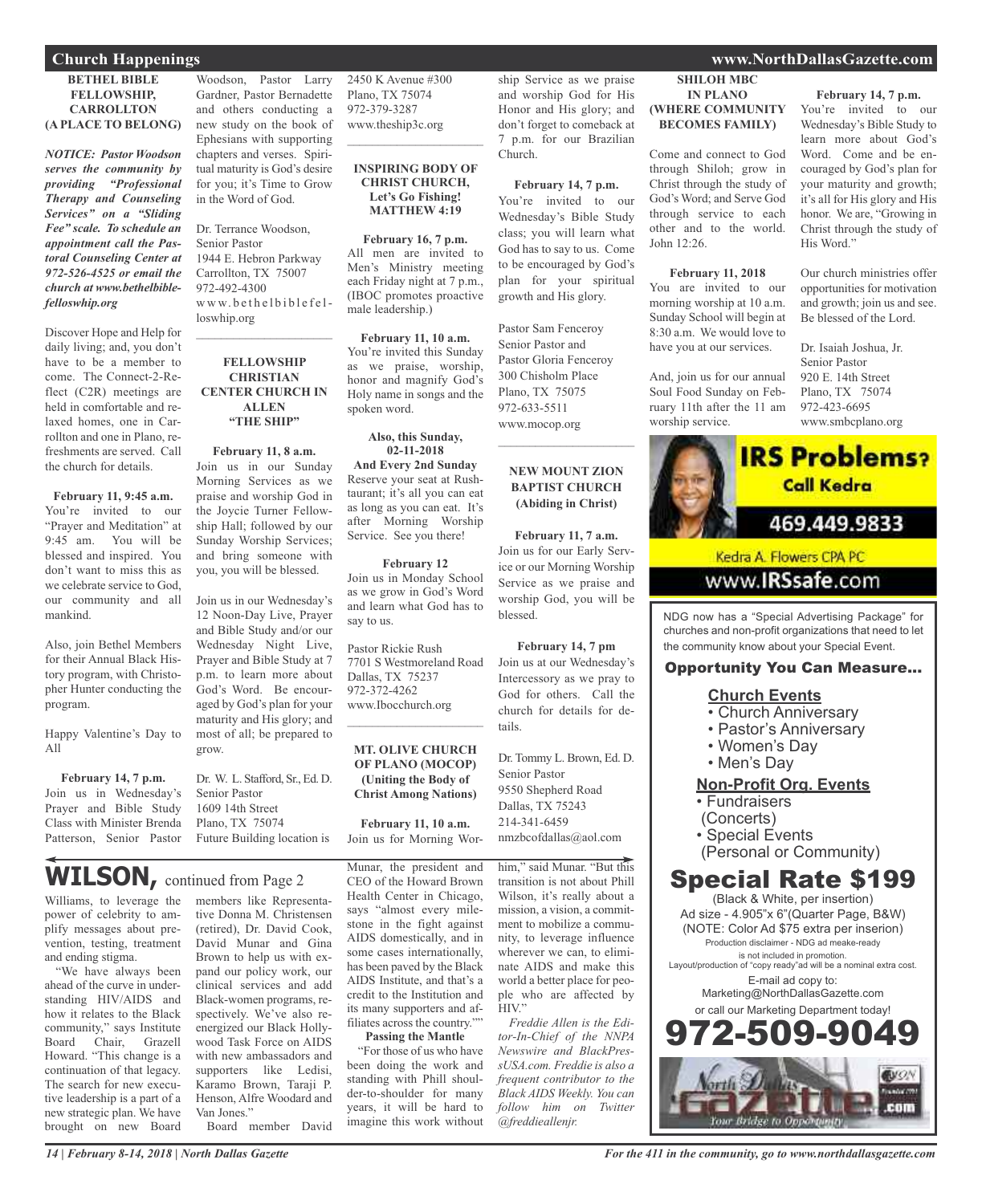

*Send email to: businessoffice@ northdallasgazette.com to sign up for Sister Tarpley's weekly electronic newsletter.*

By Sis. Tarpley *NDG* Religion Editor

Daniel Hale Williams was one of the first physicians to perform open-heart surgery in the United States; and, he founded a hospital with an interracial staff. Born on January 18, 1856, in Hollidaysburg, Pennsylvania, Williams pursued a pioneering career in medicine.As a Black doctor in 1893, Dr. Williams opened Provident Hospital, the first medical facility to have an interracial staff. He was also one of the first physicians to successfully complete pericardial surgery (the membranous sac enclosing the heart) on a patient. Dr. Williams later became chief surgeon of the Freedmen's Hospital.

After the death of his father, a 10-year-old Daniel was sent to live in Baltimore, Maryland, with family friends. He became a shoemaker's apprentice but disliked the work and decided to return to his family who had moved to Illinois. Like his father, he took up barbering, but ultimately decided he wanted to pursue his education.

Dr. Williams worked as



called Dr. Dan by patients adopted sterilization procedures for his office, informed by the recent findings on germ transmission and prevention from Louis Pasteur and Joseph Lister.

Due to the discrimination of the day, Black citizens were still barred from being admitted to hospitals and Black doctors were refused staff positions. He firmly believed this needed to change so in May 1891 Dr. Williams opened Provident Hospital and Training School for Nurses, the nation's first hospital with a nursing and intern program that had a racially integrated staff. The facility, where Dr. Williams worked as a surgeon was publicly championed by famed abolitionist and writer Frederick Douglass.

In 1893, Dr. Williams continued to make history when he operated on James Cornish, a man with a severe stab wound to his chest who was brought to Provident. Without the benefits of a blood transfusion or

North Dallas Gazette takes a moment to reflect on the past with **Historical Perspectives from Sister Tarpley** Hear what it was like growing up in <sup>a</sup> very different Dallas when Booker T. Washington was <sup>a</sup> black school. Sister Tarpley graduated frm there and went on to college and later became <sup>a</sup> city councilmember in Carrollton. **Look for NDGTV at NorthDallasGazette.com**



modern surgical procedures, Dr. Williams successfully sutured Cornish's pericardium. Thus becoming one of the first people to perform open-heart surgery; Cornish lived for many years after the operation. Physicians Francisco Romero and Henry Dalton had previously performed pericardial operations out-

In 1894, Dr. Williams moved to Washington,

side of the U.S.

**Black History Month**

D.C., where he was appointed the chief surgeon of the Freedmen's Hospital, which provided care for formerly enslaved Black people. The facility had fallen into neglect and had a high mortality rate. Dr. Williams worked diligently on revi-





talization, improving surgical procedures and increasing specialization. Dr. Williams also launched ambulance services and continuing to provide opportunities for Black medical professionals, among other feats.

In 1895, he co-founded the National Medical Association, a professional organization for Black medical practitioners, as an alternative to the American Medical Association, which didn't allow Black membership.

Beginning in 1899, Dr. Williams also made annual trips to Nashville, Tennessee, where he was a voluntary visiting clinical professor at Meharry Medical College for more than two decades.

He became a charter member of the American College of Surgeons in 1913. In 1926 Dr. Williams experienced a debilitating stroke and died five years later on August 4, 1931, in Idlewild, Michigan.

Today, Dr. Williams' work as a pioneering physician and advocate for Black doctor's presence in medicine continues to be honored by institutions worldwide.



and 5th Sunday at 10:45 a.m. AWANA: Wednesday at 6:30 p.m. Contact Information: 972-423-6695 www.smbcplano.org

*For the 411 in the community, go to www.northdallasgazette.com*